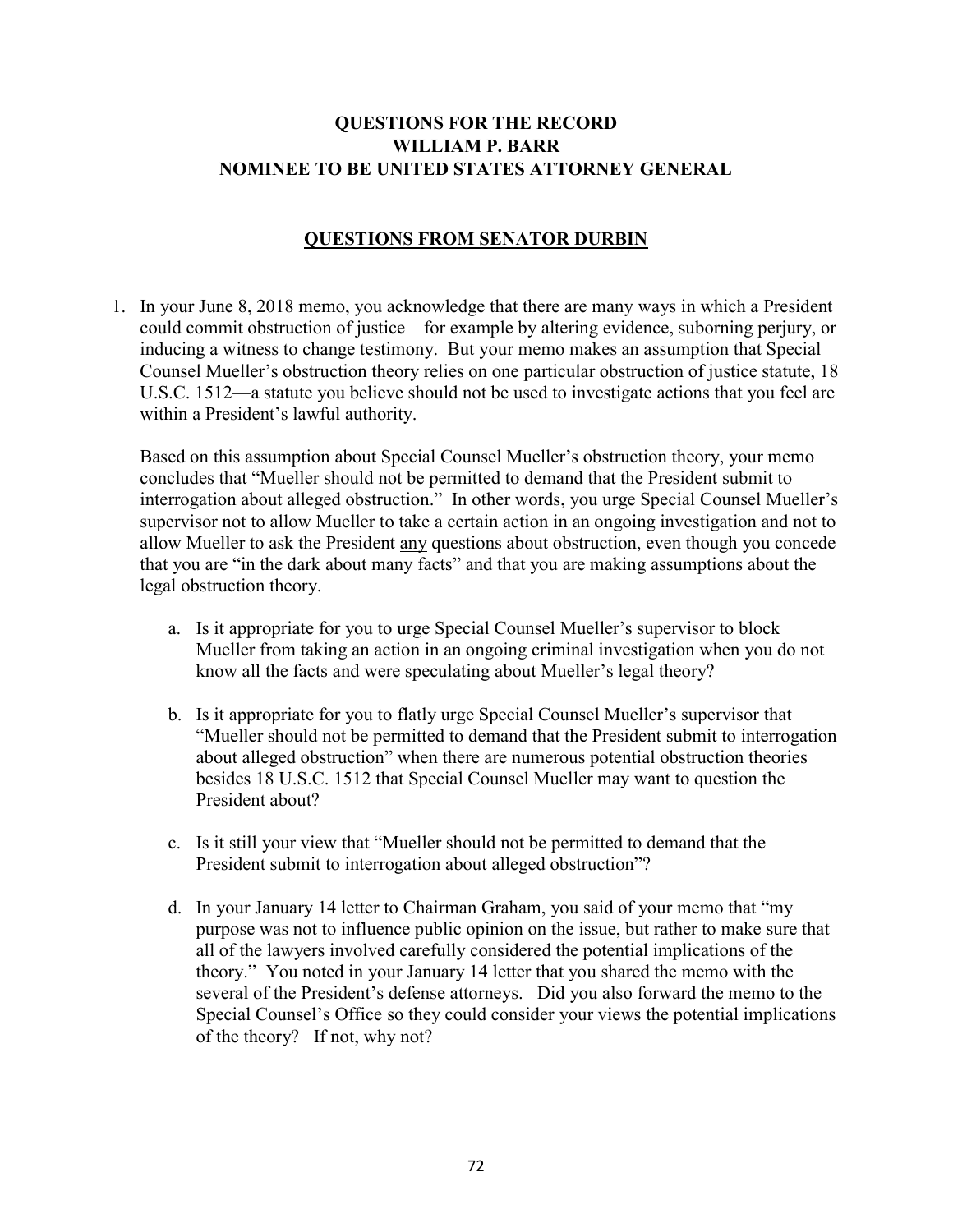- e. Did any of the President's attorneys whom you sent your memo tell you that they agreed with your view that "Mueller should not be permitted to demand that the President submit to interrogation about alleged obstruction"?
- f. Did any of the President's attorneys whom you sent your memo tell you that they used your memo to argue that "Mueller should not be permitted to demand that the President submit to interrogation about alleged obstruction"?

RESPONSE: As I stated in my June 8, 2018 memorandum and explained in my January 14, 2019 letter to Chairman Graham and my January 10, 2019 letter to Ranking Member Feinstein, my memorandum was narrow in scope. It was premised on an assumption based on public accounts – which the memorandum acknowledged may be incorrect – that the Special Counsel's basis for questioning the President was that the firing of former FBI Director Comey constituted obstruction under a specific statute – namely, 18 U.S.C. § 1512(c). In other words, the memorandum assumed, for purposes of analysis, that the Special Counsel's sole predicate for interviewing the President was the single obstruction theory that it was addressing. The memorandum did not address whether the President could be questioned under any of the other possible obstruction theories that have been publicly discussed in connection with the Special Counsel's investigation, or any other theories of liability the Special Counsel may be pursuing.

After drafting the memorandum, I provided copies to several officials at the Department of Justice who I thought would be in a position to assess whether it was actually relevant to the Special Counsel's work, including Deputy Attorney General Rosenstein, who by law at the time was charged with overseeing the Special Counsel. In addition to sharing my views with the Department, I thought they also might be of interest to other lawyers working on the matter. As I have stated, I sent a copy to the President's lawyers and spoke with them to explain my views. I do not know what impressions they had regarding my views or what, if anything, they did with my memorandum after receiving it.

As I stated during my hearing before the Committee, I remain in the dark regarding the specific facts and legal theories currently at issue in the Special Counsel's investigation. If confirmed, I will approach the investigation with an open mind as to all issues and will make any decisions based on the relevant law and the facts at the time.

2. Because your June 8, 2018 memo expresses stark views about what you feel should and should not be permitted as part of the Special Counsel's ongoing criminal investigation, and because you sent your memo to Special Counsel Mueller's supervisor and to members of President Trump's defense team without informing the Special Counsel's Office of your memo, a reasonable person could conclude that you would not be impartial if issues arise as part of the Special Counsel investigation that require the Attorney General to make decisions regarding obstruction of justice, including decisions about what information about obstruction of justice should be included in reports to the Committee and the public.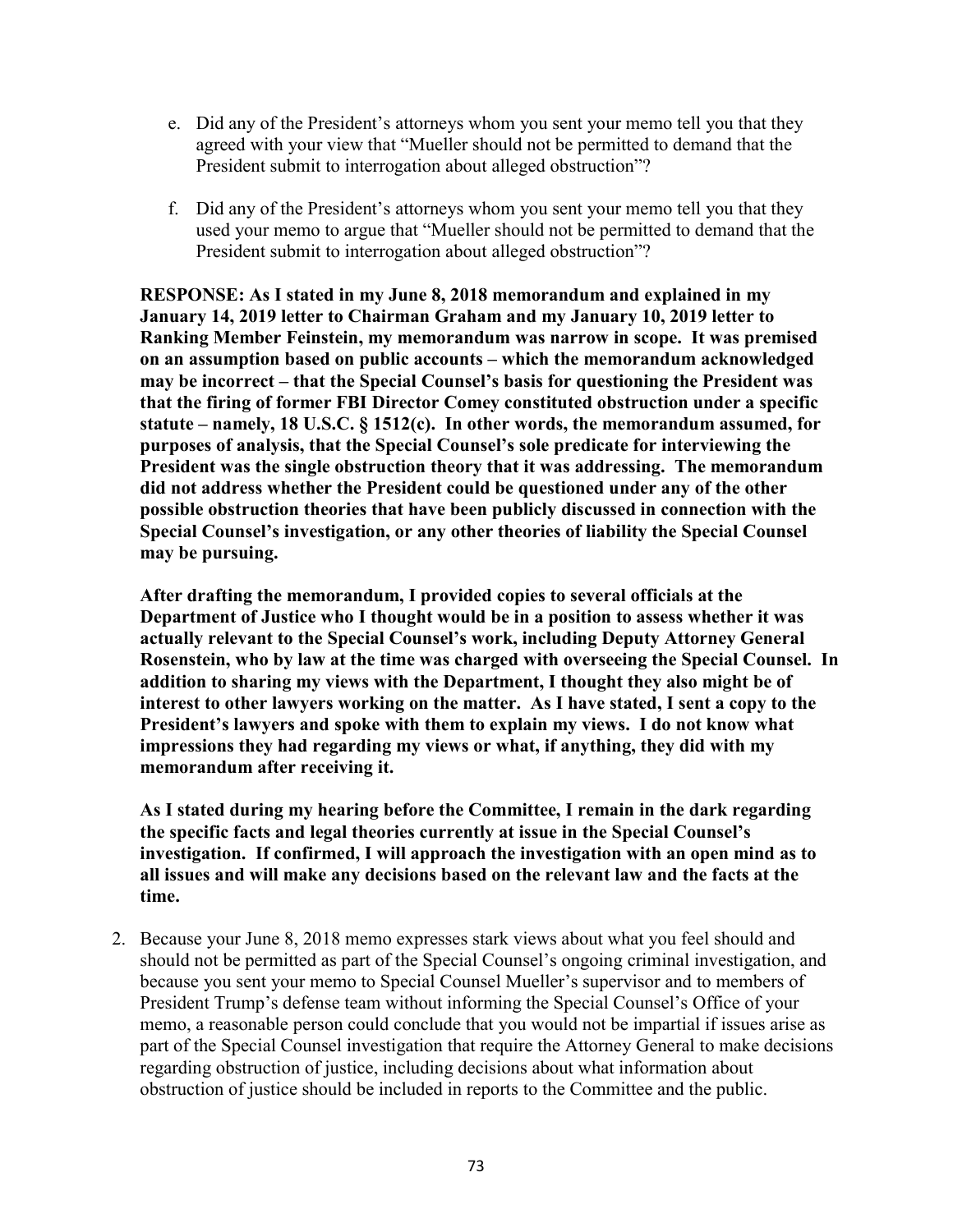Therefore you should, at minimum, seek the advice of career Department ethics officials regarding recusing yourself from such decisions, pursuant to 5 CFR 2635.502(a)(2), given the legitimate questions that your memo and your use of it have raised about your impartiality.

a. Will you commit, if confirmed, to seek the advice of DOJ career ethics officials on this recusal question?

RESPONSE: If confirmed, I will consult with the Department's career ethics officials, review the facts, and make a decision regarding my recusal from any matter in good faith based on the facts and applicable law and rules.

b. If so, will you commit to promptly inform the Committee what advice the DOJ career ethics officials gave and whether you will follow it?

RESPONSE: Though I am not familiar with the Department's policies regarding the disclosure to Congress of ethics advice or recusal decisions, my goal is to be as transparent as possible while following the Department's established policies and practices, applicable rules and regulations, and recognized Executive Branch confidentiality interests.

3. At your hearing you said that you would decline to follow the advice of career DOJ ethics officials "if I disagree with them." When you previously worked in the Justice Department, did you ever decline to follow the advice of career DOJ ethics officials? If so, please discuss when you did so and why.

## RESPONSE: While I do not recall specific recusal decisions I made for myself at that time, I have no recollection of declining to follow ethics advice I received about any recusals.

- 4. At your hearing, Professor Neil Kinkopf said: "It is clear that Barr takes the DOJ regulations to mean that he should release not the Mueller report, but rather his own report. Second, he reads DOJ regulations and policy and practice to forbid any discussion of decisions declining to indict—declination decisions. In combination with the DOJ view that a sitting president may not be indicted, this suggests that Barr will take the position that any discussion or release of the Mueller report relating to the President, who, again, cannot be indicted, would be improper and prohibited by DOJ policy and regulations."
	- a. Do you take DOJ regulations to mean that you should release not the Mueller report, but rather your own report?

RESPONSE: The applicable regulations provide that the Special Counsel will make a "confidential report" to the Attorney General "explaining the prosecution or declination decisions reached by the Special Counsel." See 28 C.F.R. § 600.8. The commentary to these regulations, which were issued by the Clinton Administration Department of Justice, explains that the Special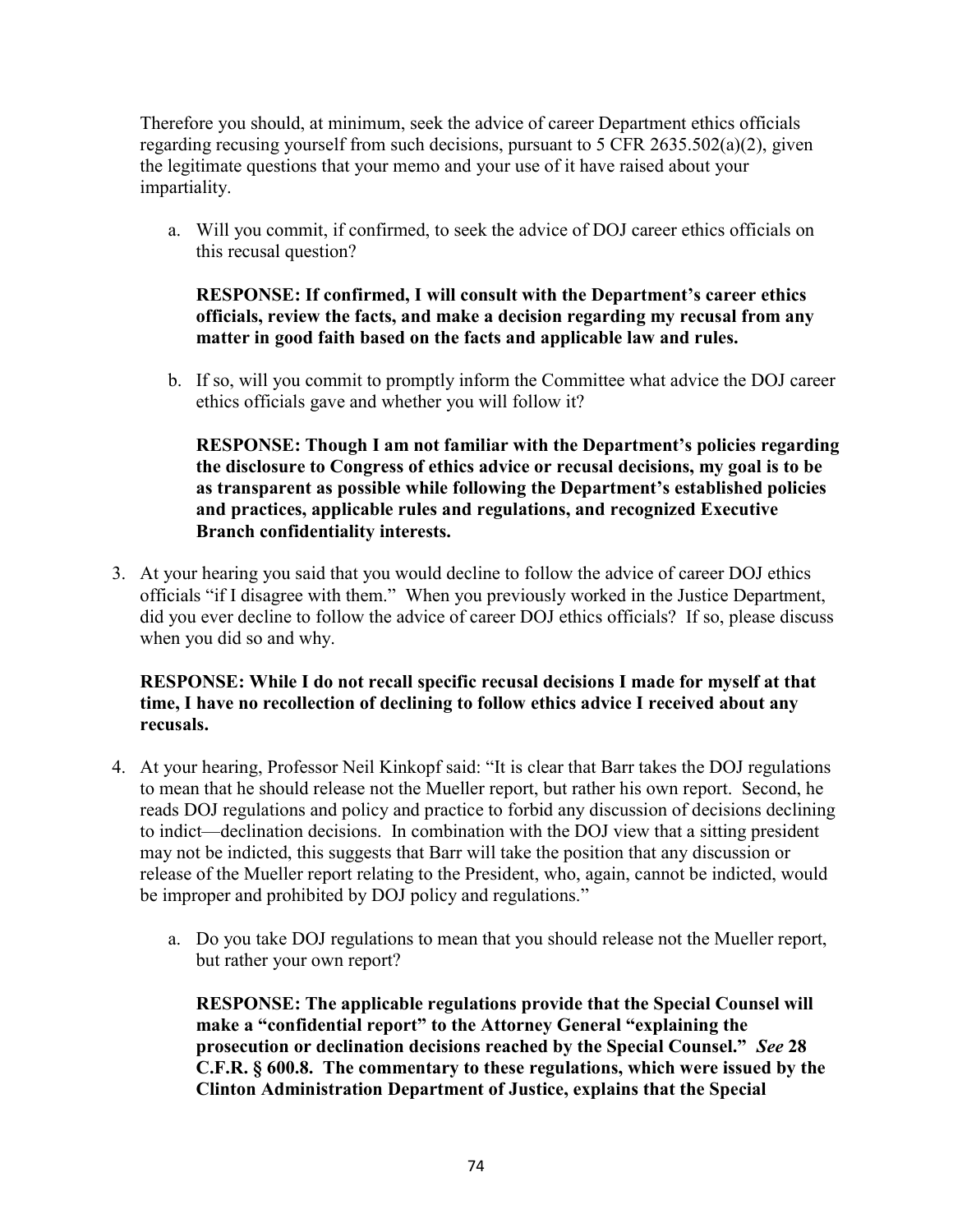Counsel's report is to be "handled as a confidential document, as are internal documents relating to any federal criminal investigation. The interests of the public in being informed of and understanding the reasons for the actions of the Special Counsel will be addressed" through the Attorney General's reporting requirements. See 64 Fed. Reg. 37038, 37040-41. Under the regulations, the Attorney General must "notify the Chairman and Ranking member of the Judiciary Committees of each House of Congress . . . Upon conclusion of the Special Counsel's investigation." 28 C.F.R. § 600.9(a)(3). The regulations further provide that the Attorney General may publicly release the Attorney General's notification if he or she concludes that doing so "would be in the public interest, to the extent that release would comply with applicable legal restrictions." *Id.*  $\S$  600.9(c).

I believe it is very important that the public and Congress be informed of the results of the Special Counsel's work. For that reason, if confirmed, my goal will be to provide as much transparency as I can consistent with the law, including the regulations discussed above, and the Department's longstanding practices and policies. Where judgments are to be made by me, I will make those judgments based solely on the law and Department policy, and will let no personal, political, or other improper interests influence my decision. As I stated during the hearing, if confirmed, I intend to consult with Special Counsel Mueller and Deputy Attorney General Rosenstein regarding any report that is being prepared and any disclosures or notifications that I make under applicable regulations as Attorney General.

b. Do you read DOJ regulations and policy and practice to forbid any discussion of decisions declining to indict?

RESPONSE: The regulations governing public discussion of a Special Counsel's declination decisions are discussed above in my response to Question 4(a). In addition, the Justice Manual, § 9-27.760, cautions prosecutors to be sensitive to the privacy and reputational interests of uncharged third parties. It is also my understanding that it is Department policy and practice not to criticize individuals for conduct that does not warrant prosecution.

c. Do you believe it would be improper and/or prohibited by DOJ policy or regulations to provide Congress or the public with any discussion or release of parts of Mueller's report relating to the President?

#### RESPONSE: Please see my responses to Questions 4(a) and 4(b) above.

d. 28 CFR 600.9(c) provides that "The Attorney General may determine that public release of these reports would be in the public interest, to the extent that release would comply with applicable legal restrictions" (emphasis added). Do you read the term "these reports" to include the report issued by the Special Counsel to the Attorney General pursuant to 28 CFR 600.8(c)?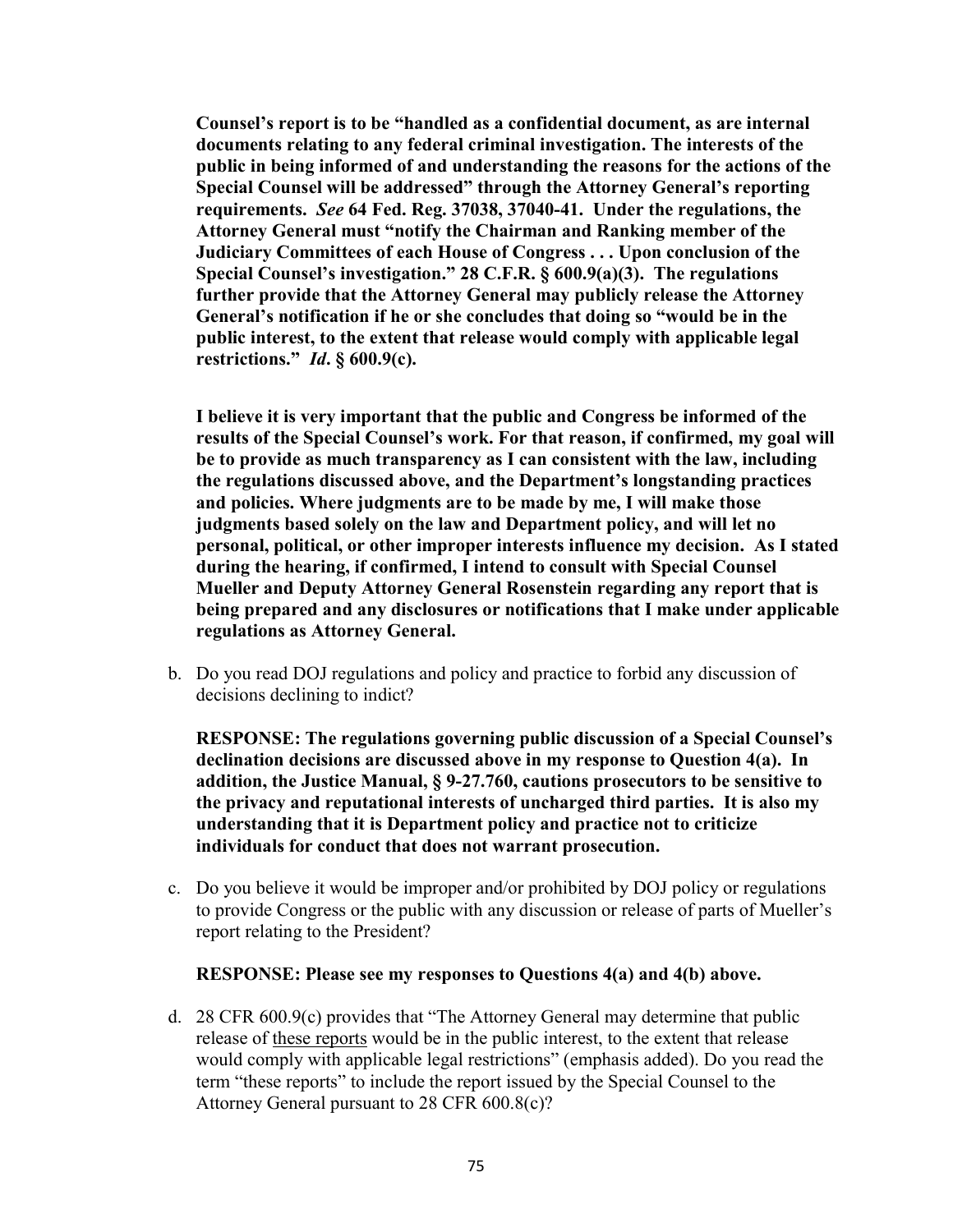### RESPONSE: Please see my response to Question 4(a) above.

e. 28 CFR 600.9(c) also provides that "All other releases of information by any Department of Justice employee, including the Special Counsel and staff, concerning matters handled by Special Counsels shall be governed by the generally applicable Departmental guidelines concerning public comment with respect to any criminal investigation, and relevant law." Is it your view that this sentence governs the release of information concerning matters handled by Special Counsels to Congress, as opposed to public release?

#### RESPONSE: Please see my response to Question 4(a) above.

f. Do you adhere to OLC's view, stated in its October 16, 2000 opinion "A Sitting President's Amenability to Indictment and Criminal Prosecution," that "a sitting President is immune from indictment as well as from further criminal process" and that the Constitution provides the Legislative Branch the only authority to bring charges of criminal misconduct against a president through the impeachment process?

## RESPONSE: Although I have not studied this issue in detail, my understanding is that the October 16, 2000 opinion by the Office of Legal Counsel remains operative at the Department.

g. If you believe the answer to (f) is yes, then shouldn't Congress be given access to the Special Counsel's full investigative findings so that Congress can best evaluate whether or not to hold a President accountable for potential criminal misconduct through the impeachment process?

RESPONSE: I believe it is very important that the public and Congress be informed of the results of the Special Counsel's work. For that reason, if confirmed, my goal will be to provide as much transparency as I can consistent with the law, including the regulations discussed above, and the Department's longstanding practices and policies. Where judgments are to be made by me, I will make those judgments based solely on the law and Department policy, and will let no personal, political, or other improper interests influence my decision. As I stated during the hearing, if confirmed, I intend to consult with Special Counsel Mueller and Deputy Attorney General Rosenstein regarding any report that is being prepared and any disclosures or notifications that I make under applicable regulations as Attorney General.

5. At your hearing you said "well, under the current regulations the special counsel report is confidential. The report that goes public would be a report by the attorney general." You later said "the AG has some flexibility and discretion in terms of the AG's report."

If confirmed, will you use this flexibility and discretion to make sure the public can see Special Counsel Mueller's own words about his findings and conclusions to the greatest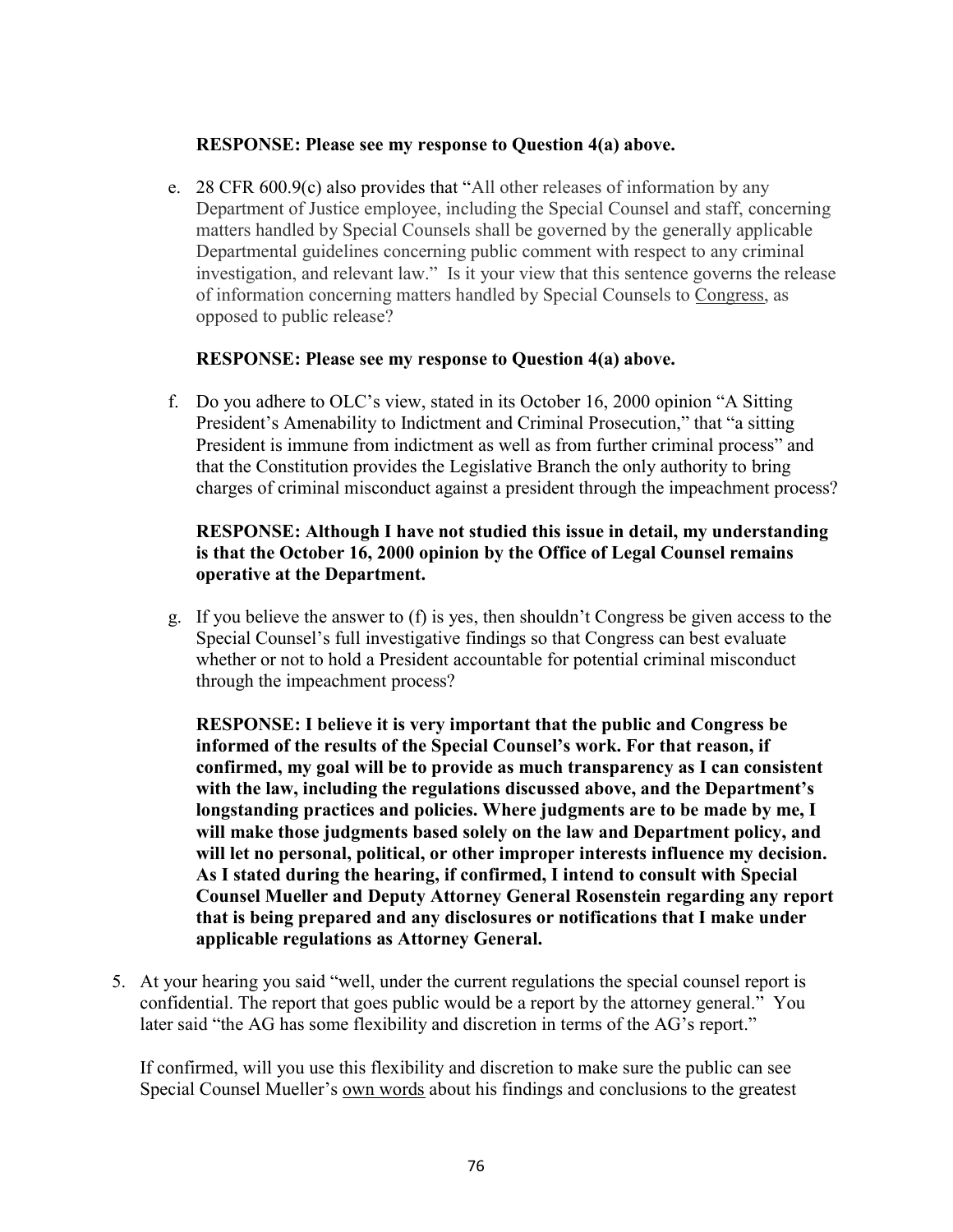extent possible, rather than your own summary or interpretation of Special Counsel Mueller's words?

RESPONSE: As I stressed repeatedly in my testimony, I believe that it is very important that the public and Congress be informed of the results of the Special Counsel's work. My goal will be to provide as much transparency as I can consistent with these regulations, applicable law, and the Department's longstanding practices and policies.

6. Do you agree with the statement of then-CIA Director Pompeo, who said on July 21, 2017 that "I am confident that Russians meddled in this election, as is the entire intelligence community….This threat is real."

# RESPONSE: I agree with then-CIA Director Pompeo's statement.

- 7. Will you commit that, if you are confirmed:
	- a. You would be willing to appear before the Senate Judiciary Committee to testify and answer questions specifically about the Special Counsel investigation after Special Counsel Mueller submits his concluding report?

## RESPONSE: Yes.

b. You would not object to Special Counsel Mueller appearing before the Senate Judiciary Committee to testify and answer questions about the Special Counsel investigation after he submits his concluding report?

## RESPONSE: I would consult with Special Counsel Mueller and other Department officials about the appropriate response to such a request in light of the Special Counsel's findings and determinations at that time.

- 8. During your confirmation hearing in 1991, you said "[t]here are a lot of different ways politics can come into play in a case." You went on to say "you shouldn't sweep anything under the rug. Don't cut anyone a special break. Don't show favoritism."
	- a. Do you still stand by these principles?
	- b. Will you ensure that Special Counsel Mueller's findings are made available to Congress and to the public, so that the Special Counsel's findings are not swept under a rug?
	- c. The President's attorneys, led by Rudy Giuliani, are apparently preparing their own report to counter the Mueller report. Presumably there will be no redactions sought and no executive privilege claimed by the Administration over the contents of the Giuliani report, in contrast to the President's expected efforts to hide much of the Mueller report from Congress and the people. Are you concerned that it would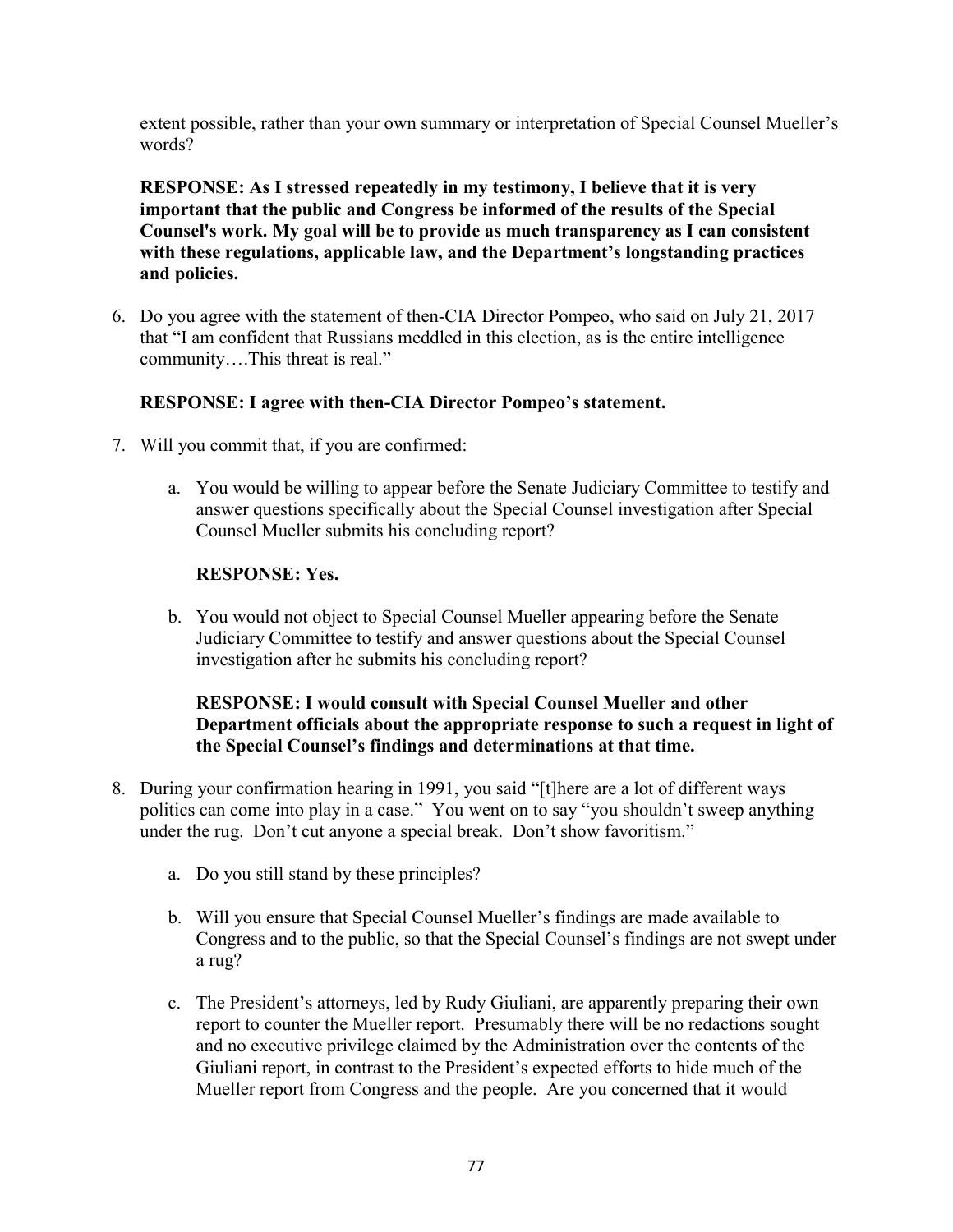seriously undermine the confidence of the American people in our justice system if the Special Counsel Mueller's findings were swept under the rug or heavily redacted while the full Giuliani report was tweeted out to the American people?

RESPONSE: The Department's investigations and prosecutorial decisions should be made based on the facts, the applicable law and policies, admissible evidence, and the Principles of Federal Prosecution (Justice Manual § 9-27.000), and should be made free of bias or inappropriate outside influence.

I believe that it is very important that the public and Congress be informed of the results of the Special Counsel's work. My goal will be to provide as much transparency as I can consistent with the law, including the Special Counsel regulations discussed in my prior answers, and the Department's longstanding practices and policies.

9. Other than your 19-page memo that you sent to Deputy Attorney General Rosenstein and OLC head Steven Engel on June 8, 2018, have you sent any other memos to Justice Department officials urging them to follow a course of action in an ongoing criminal investigation since you left the Department in 1993? If so, please describe the date and contents of each memo you sent.

RESPONSE: As I testified at my hearing before the Committee, over the years, I have weighed in on many legal matters with government officials in both the Executive branch and Congress. For example, following the attacks of September 11, 2001, I contacted numerous officials within the administration of President George W. Bush, including officials at the White House and the Department of Justice, to express my view that foreign terrorists were enemy combatants subject to the laws of war and should be tried before military commissions, and I directed the administration to supporting legal materials I previously had prepared during my time at the Department. As a more recent example, I expressed concerns to Attorney General Sessions and Deputy Attorney General Rosenstein regarding the prosecution of Senator Bob Menendez. Apart from the memorandum that I drafted in June 2018, I do not recall any other instance in which I conveyed my thoughts to the Department of Justice in my capacity as a former Attorney General in a legal memorandum.

10. Why did you not mention in your June 8, 2018 memo that you had met with President Trump in June 2017 and discussed the possibility of joining the President's legal defense team? Would that information have been relevant for the recipients of your June 8, 2018 memo to know?

RESPONSE: As I testified during my hearing before the Committee, in summer 2017, I met briefly with the President at the White House. Prior to the meeting, and again during the meeting, I indicated that I was not in a position to represent him in connection with the Special Counsel's investigation. I did not reference this meeting in my June 2018 memorandum because I did not believe that it was relevant to my legal analysis.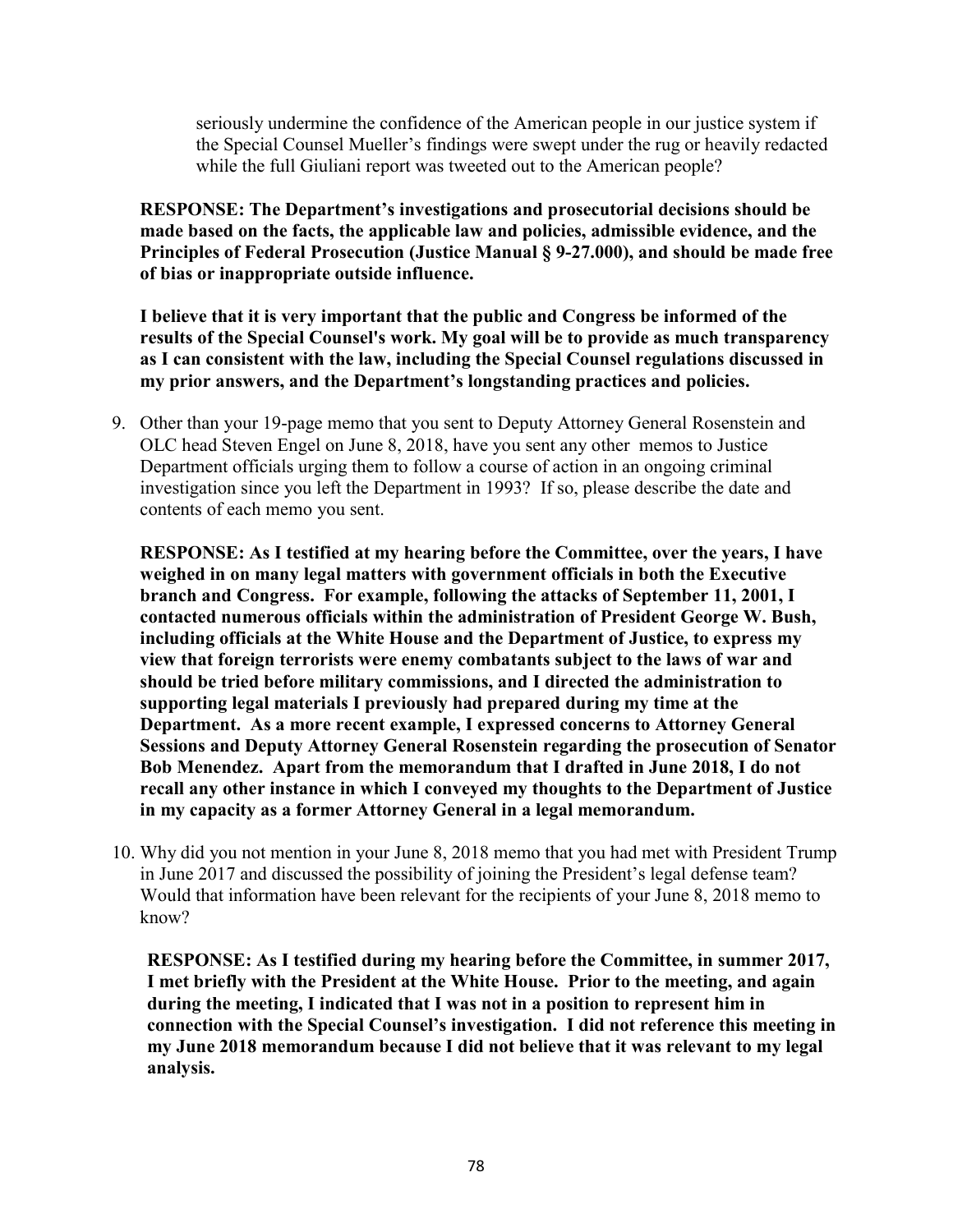- 11. On November 14, 2017, you emailed Peter Baker of The New York Times and said "I have long believed that the predicate for investigating the uranium deal, as well as the [Clinton] foundation, is far stronger than any basis for investigating so-called 'collusion.'"
	- a. Why did you describe collusion as "so-called" in this email?
	- b. Why did you put the word collusion in quotation marks in this email?
	- c. Why have you long believed that the predicates for investigating the uranium deal and the foundation are "far stronger" than any basis for investigating potential crimes that are commonly described as falling under the umbrella of collusion?

RESPONSE: My November 2017 comments to the New York Times were based on media reporting regarding the Uranium One case and the Special Counsel's investigation. I did not have any information regarding the actual predicates for either matter. As I explained during my hearing before the Committee, the point I was attempting to make in my comments was that the Department of Justice should apply the rules for commencing investigations in a fair and evenhanded manner. To the best of my recollection, I used the term "so-called" and employed quotation marks when referring to "collusion" because, as many lawyers have observed, "collusion" is an informal, colloquial term that does not refer to a specific federal crime.

12. Why did you put the word obstruction in quotation marks in the subject line of your June 8, 2018 memo?

RESPONSE: To the best of my recollection, I used quotation marks when referring to "obstruction" in the subject line of my June 8, 2018 memorandum because I was using the term as a shorthand for the phrase "obstruction of justice."

- 13.
- a. Was Attorney General Sessions wise to follow the advice of DOJ ethics officials and recuse himself from matters relating to the presidential campaign, including the Mueller investigation?
- b. Was Acting Attorney General Whitaker unwise to disregard the advice of DOJ ethics officials that he should recuse himself from the Mueller investigation because a reasonable person would question his impartiality?
- c. What message does it send to the American people if Attorneys General establish a practice of disregarding the ethics advice of career DOJ ethics officials?

RESPONSE: If confirmed, I will consult with the Department's career ethics officials, review the facts at the time, and make a decision regarding my recusal from any matter in good faith based on the facts and applicable law and rules.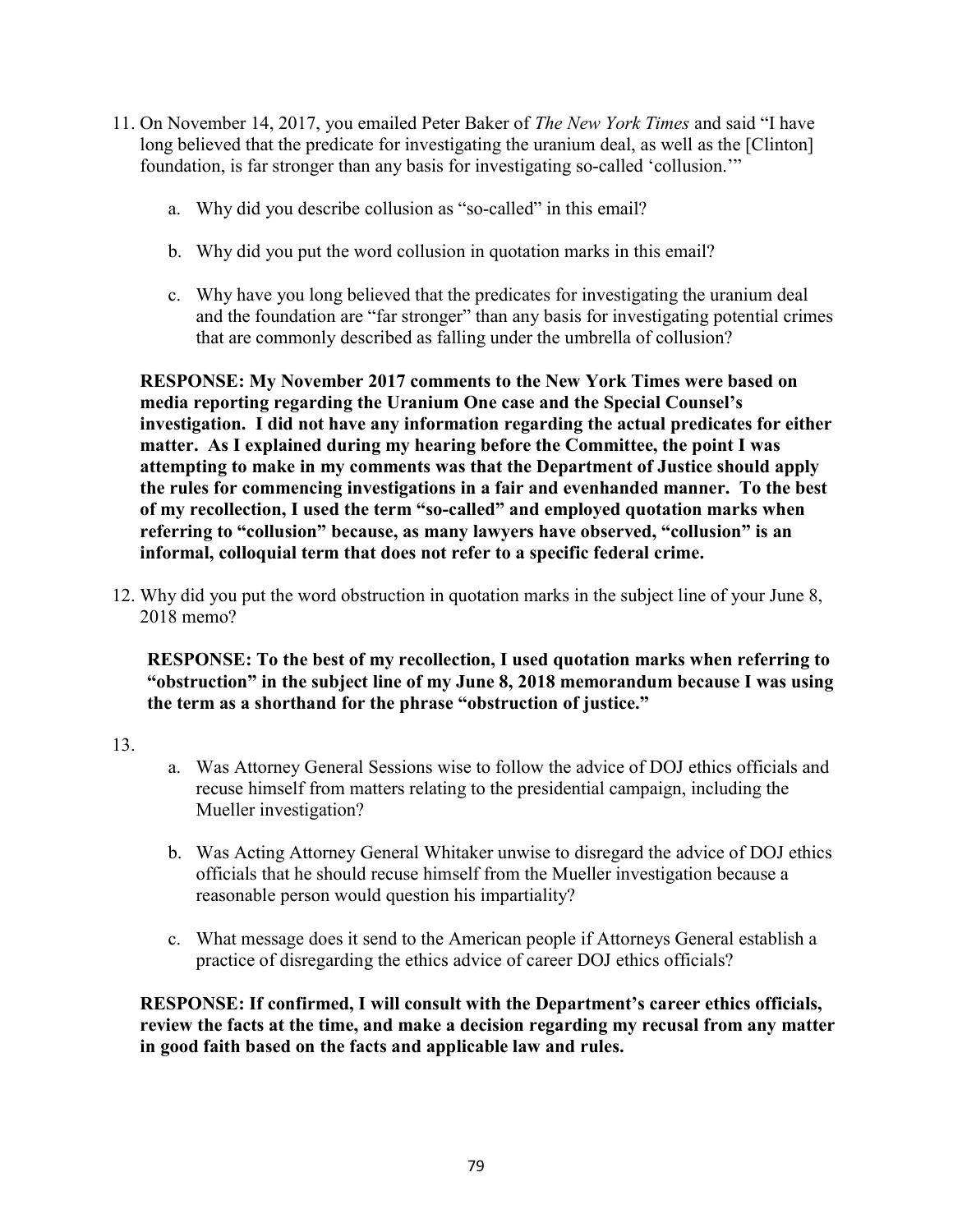My understanding is that the basis for Attorney General Sessions' recusal was 28 C.F.R. § 45.2, which generally prohibits any Department employee from participating in a criminal investigation or prosecution if he has a "personal or political relationship with ... any person or organization substantially involved in the conduct that is the subject of the investigation or prosecution; . . . or any person or organization which he knows has a specific and substantial interest that would be directly affected by the outcome of the investigation or prosecution." I do not know all the facts, but I have stated that I believe he probably reached the correct result under the regulation.

I am not familiar with the specific facts relevant to Acting Attorney General Whitaker's recusal decision and therefore am not in a position to comment on it.

If confirmed, it will be my goal to ensure that the public has the utmost confidence in the integrity of the Department's law enforcement activities.

14. In your hearing testimony you quoted the following statement from your 1991 confirmation hearing: "The Attorney General must ensure that the administration of justice, the enforcement of the law, is above and away from politics. Nothing could be more destructive of our system of government, of the rule of law, or the Department of Justice as an institution, than any toleration of political interference with the enforcement of law."

President Trump has repeatedly denigrated Special Counsel Mueller and his investigation, calling it "unfair," a "witch hunt" and a "hoax." He also has tweeted and sent public signals to witnesses and targets in the investigation regarding their conduct. In your view, has the President gone too far with political interference in Mueller's investigation?

RESPONSE: Neither Members of Congress, the public, nor I know all of the facts. That is why I believe that it is important that the Special Counsel be allowed to complete his investigation.

As I testified at the hearing, President Trump has repeatedly denied that there was collusion. It is understandable that someone who felt like he or she was being falsely accused would describe an investigation into him or her as a "witch hunt."

If confirmed, I will ensure that the Special Counsel is allowed to finish his work, and that all of the Department's investigative and prosecutorial decisions are based on the facts, the applicable law and policies, the admissible evidence, and the Principles of Federal Prosecution (Justice Manual § 9-27.000), and that they are made free of bias or inappropriate outside influence.

- 15. When you were working as a private sector attorney:
	- a. Did you ever represent Russian individuals or corporations as clients? If so, please provide details on the dates and nature of the representation.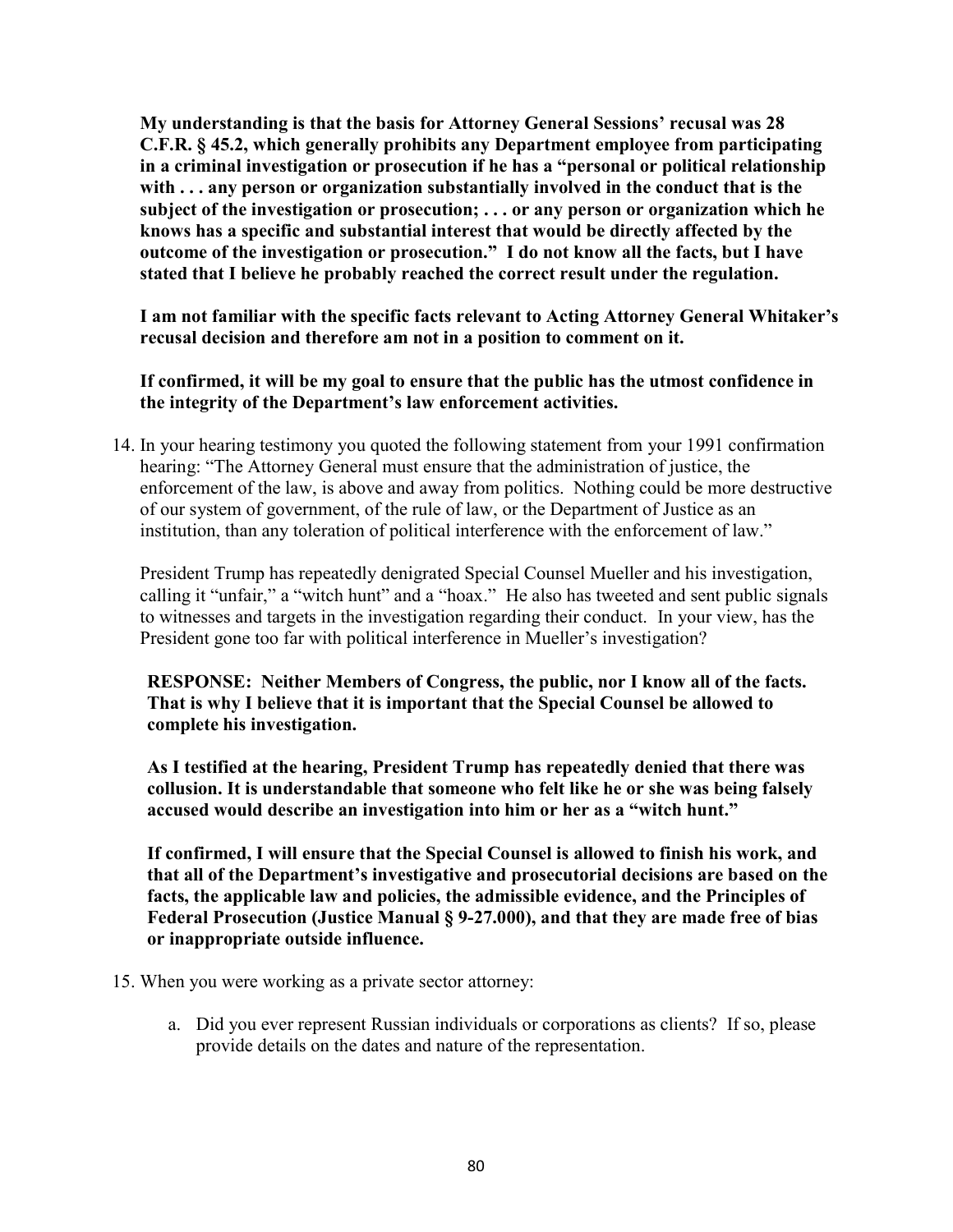b. Did you ever have dealings with the Russian government or Russian oligarchs? If so, please provide details.

RESPONSE: I do not have complete records reflecting all of the clients that I have represented over the course of my four-decade legal career. After leaving the Department of Justice in 1993, I worked in-house for a single U.S. corporation until 2008. Since then, I have represented a handful of non-Russian clients as a private attorney in connection with matters having nothing to do with Russia. To the best of my recollection, these clients are reflected in the questionnaire that I submitted to the Committee. Prior to my last service at the Department of Justice 30 years ago, so far as I recall, and based on the records I have been able to access, I did not personally represent any Russian nationals or corporations organized under the laws of Russia while practicing law as a private attorney.

In approximately 1980, the federal judge for whom I clerked introduced me to someone I understood to be a consular officer from the Soviet Embassy, and I subsequently had several lunches with him at the request of the FBI. I debriefed the FBI following each meeting. This matter has been included in all of my subsequent background investigations. Other than that, to the best of my recollection and knowledge, I have not had dealings with the Russian government or anyone I understood to be a "Russian oligarch."

16. During your 1989 confirmation hearing to head the Office of Legal Counsel, you said at one point that the Attorney General is "the chief lawyer in the administration. He is the President's lawyer; he is the lawyer for the cabinet" (emphasis added). Do you stand by this characterization of the Attorney General's role?

RESPONSE: Yes. That characterization is consistent with the way Presidents and Congress have understood the Attorney General's role since the Founding. Since the Judiciary Act of 1789, the Attorney General has been charged with providing opinions and advice on matters of law to the President and the cabinet. Of course, the President may also have other lawyers that serve the office of the President (such as the White House Counsel) as well as lawyers that serve him in his personal capacity.

17. During your hearing we discussed a January 25, 1996 speech you gave at the University of Virginia's Miller Center, in which you essentially admitted to taking actions as Attorney General for political purposes. You said: "After being appointed, I quickly developed some initiatives on the immigration issue that would create more border patrols, change the immigration rules, and streamline the processing system. It would furthermore put the Bush campaign ahead of the Democrats on the immigration issue, which I saw as extremely important in 1992. I felt that a strong policy on immigration was necessary for the President to carry California, a key state in the election."

This admission that you developed initiatives to "change the immigration rules" to "put the Bush campaign ahead" stands in stark contrast to the commitment you made in your 1991 confirmation hearing for Attorney General, where you said: "The Attorney General must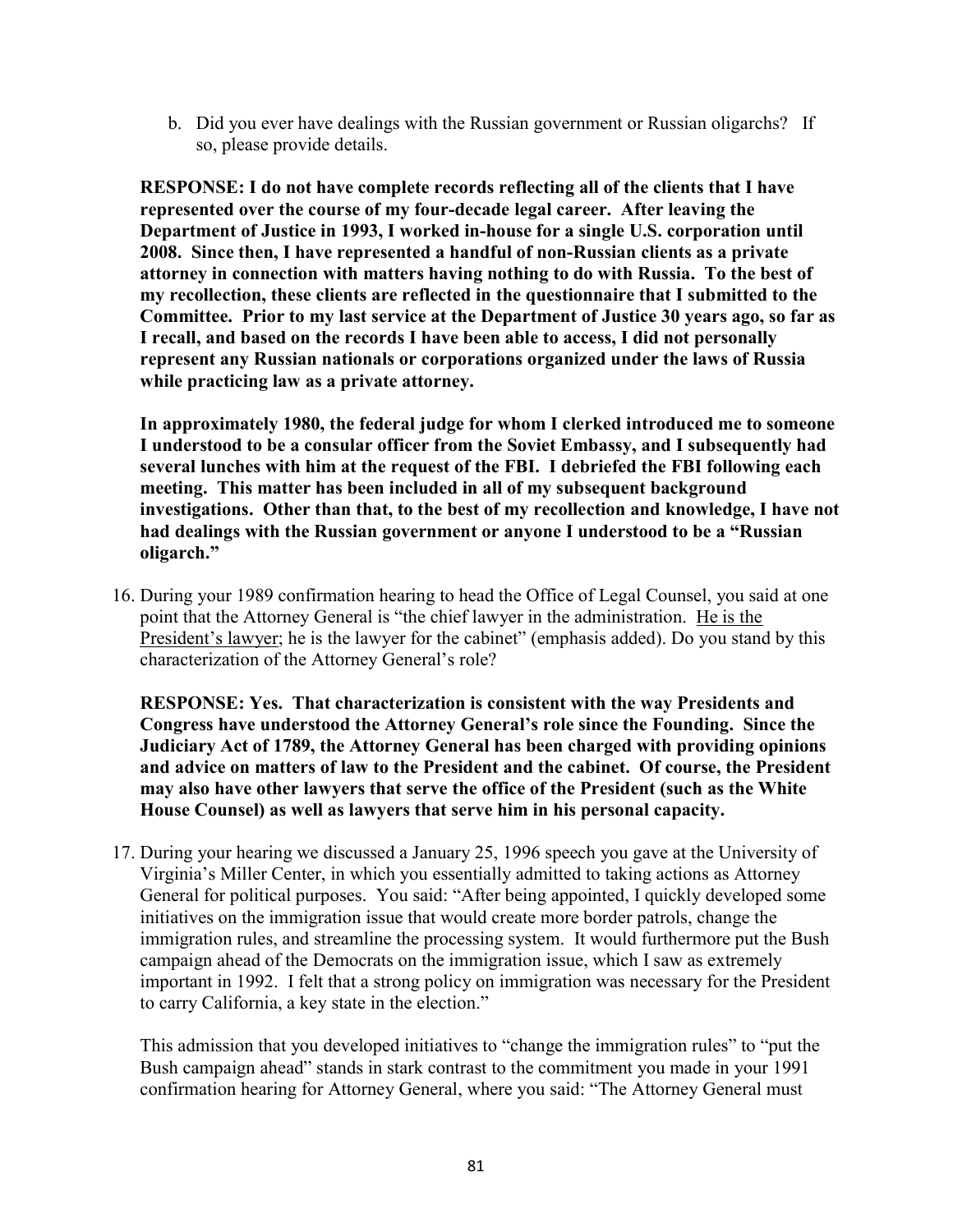ensure that the administration of justice, the enforcement of the law, is above and away from politics."

- a. Why did you feel it was appropriate to develop initiatives to "change the immigration rules" as Attorney General for purposes of helping the political fortunes of the Bush campaign despite the commitment you made during your confirmation hearing?
- b. Is it appropriate for an Attorney General to "change the rules" to help the political campaign of the President who appointed him?
- c. If confirmed, do you believe it would be within your proper role to develop initiatives to "change the immigration rules" in ways that would help the 2020 Trump campaign?

RESPONSE: The actions referenced above and my discussion of those actions was appropriate for reasons that I explained at the hearing. As I discussed, the Attorney General plays three general roles within the Executive Branch. The first role is as the enforcer of the law; as to that role, the Attorney General must keep the enforcement process separate and free from political influence. The second role is as a legal advisor; as to that role as well, the Attorney General must provide legal advice that reflects what the Attorney General believes is the correct answer under the law. The third role is a policy role, which involves setting legal and law enforcement policy, including as it bears on immigration issues. The Attorney General is a political subordinate of the President, and, when acting in that third role, the Attorney General may propose and pursue legal policies that are in furtherance of the President's agenda.

18. In an April 5, 2001 panel at the University of Virginia's Miller Center, you said "my experience with the Department is that the most political people in the Department of Justice are the career people, the least political are the political appointees." Do you stand by this characterization of DOJ career employees?

RESPONSE: In this portion of the interview, I was emphasizing the importance of utilizing the government's prosecutorial power responsibly. To illustrate the point, I highlighted a case involving former Senator Charles Robb as one "where adult supervision prevailed." Immediately after making the statement quoted above, I noted that it was "an overstatement to dramatize a point." Although I have not been in the Department for many years, I believe the vast majority of men and women of the Department of Justice, whether they be career employees or political appointees, set aside personal political preferences to ensure the rule of law is enforced fairly and free from improper political influence. If confirmed, I will work to ensure politics plays no role in law enforcement decisions at the Department.

19. Did anyone at the White House or the Justice Department advise you not to meet with Democratic members of this Committee in advance of the hearing, and if so, who gave you this advice?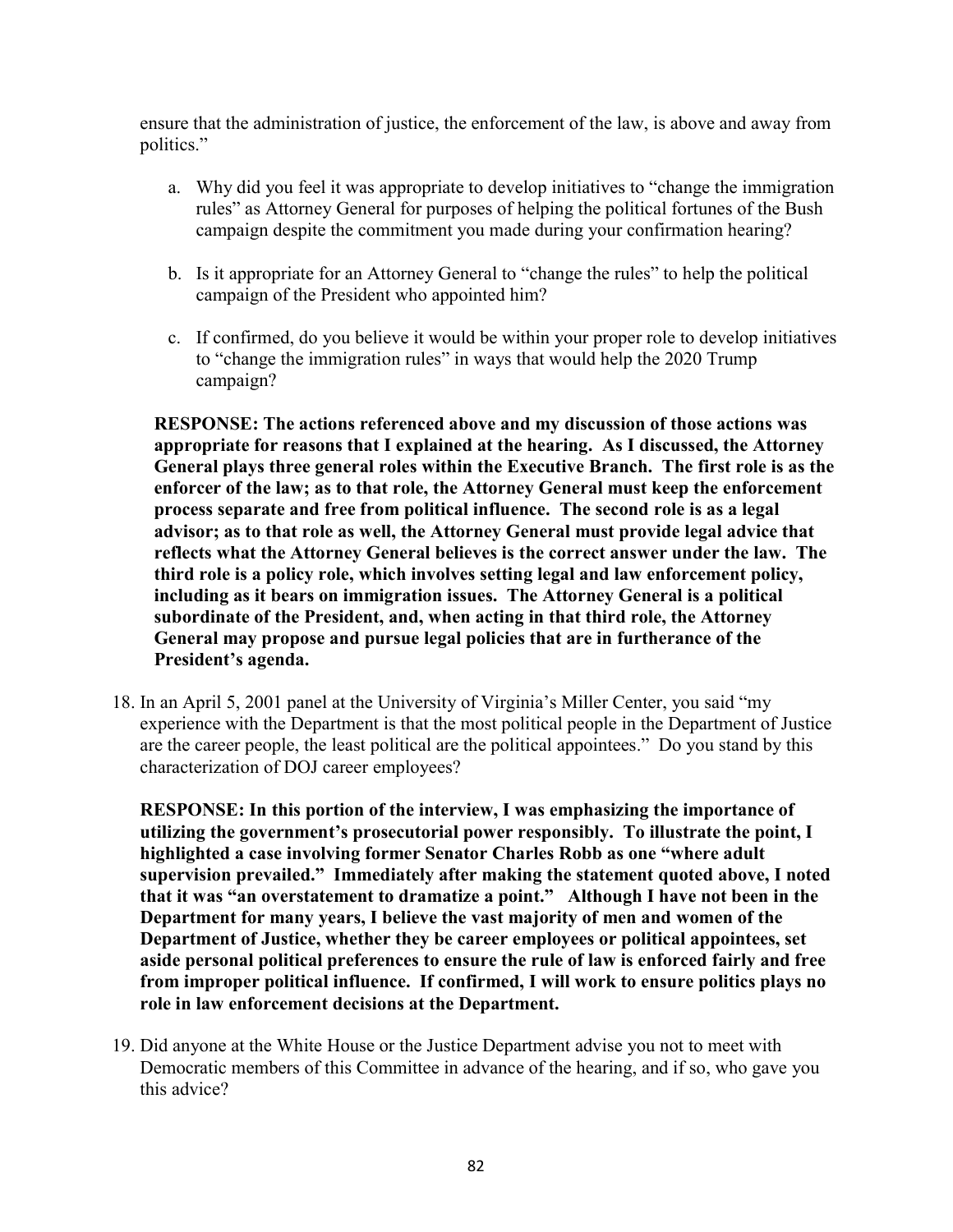RESPONSE: No. I met with members of the Committee from both parties prior to my confirmation hearing and will continue to meet with Senators from both parties following my hearing. If confirmed, I look forward to working with all Members of Congress, regardless of party affiliation.

20. On October 18, 2017, Attorney General Sessions testified before the Senate Judiciary Committee for a Department of Justice oversight hearing. This was the only time he testified before the Committee as Attorney General. At this hearing, Attorney General Sessions did not provide a written copy of his testimony to the Committee members in advance of the hearing; in fact, an electronic copy of his testimony was emailed to my committee staff by the Department only after the hearing had begun. As a result of this late submission, Committee members were denied the opportunity to prepare questions in advance based on the Attorney General's written testimony. Will you commit that if you are confirmed, you will provide your written testimony to the full Committee 24 hours in advance of each hearing where you testify in accordance with the Committee's long-standing rules?

RESPONSE: I agree that it is important to be responsive to this Committee's requests in as timely a fashion as possible. I understand that the Department works to accommodate the Committee's information needs, including the submission of hearing testimony, consistent with the Department's law enforcement, national security, and litigation responsibilities. If confirmed, I will endeavor to see that the Committee's needs are appropriately accommodated and its rules followed.

21. Attorney General Sessions never provided responses to written questions from this Committee from the Department of Justice oversight hearing on October 18, 2017. Other former Department officials have provided responses to this Committee's oversight questions after they have left the Department, including former FBI Director Comey who provided responses on December 4, 2018 to written questions following his appearance before the Committee on May 3, 2017. If confirmed, will you ensure that the Committee receives prompt answers to all the written questions that were submitted to Attorney General Sessions from the October 18, 2017 oversight hearing?

RESPONSE: I agree that it is important to be responsive to this Committee's requests in as timely a fashion as possible. I understand that the Department works to accommodate the Committee's information and oversight needs, including the submission of answers to written questions, consistent with the Department's law enforcement, national security, and litigation responsibilities. If confirmed, I will work with the relevant Department components, including the Office of Legislative Affairs, to see that the Committee's requests receive an appropriate response.

- 22. I appreciate that in your testimony you pledged to "diligently implement" the First Step Act.
	- a. Will you direct prosecutors not to oppose eligible petitions for retroactive application of the Fair Sentencing Act if you are confirmed?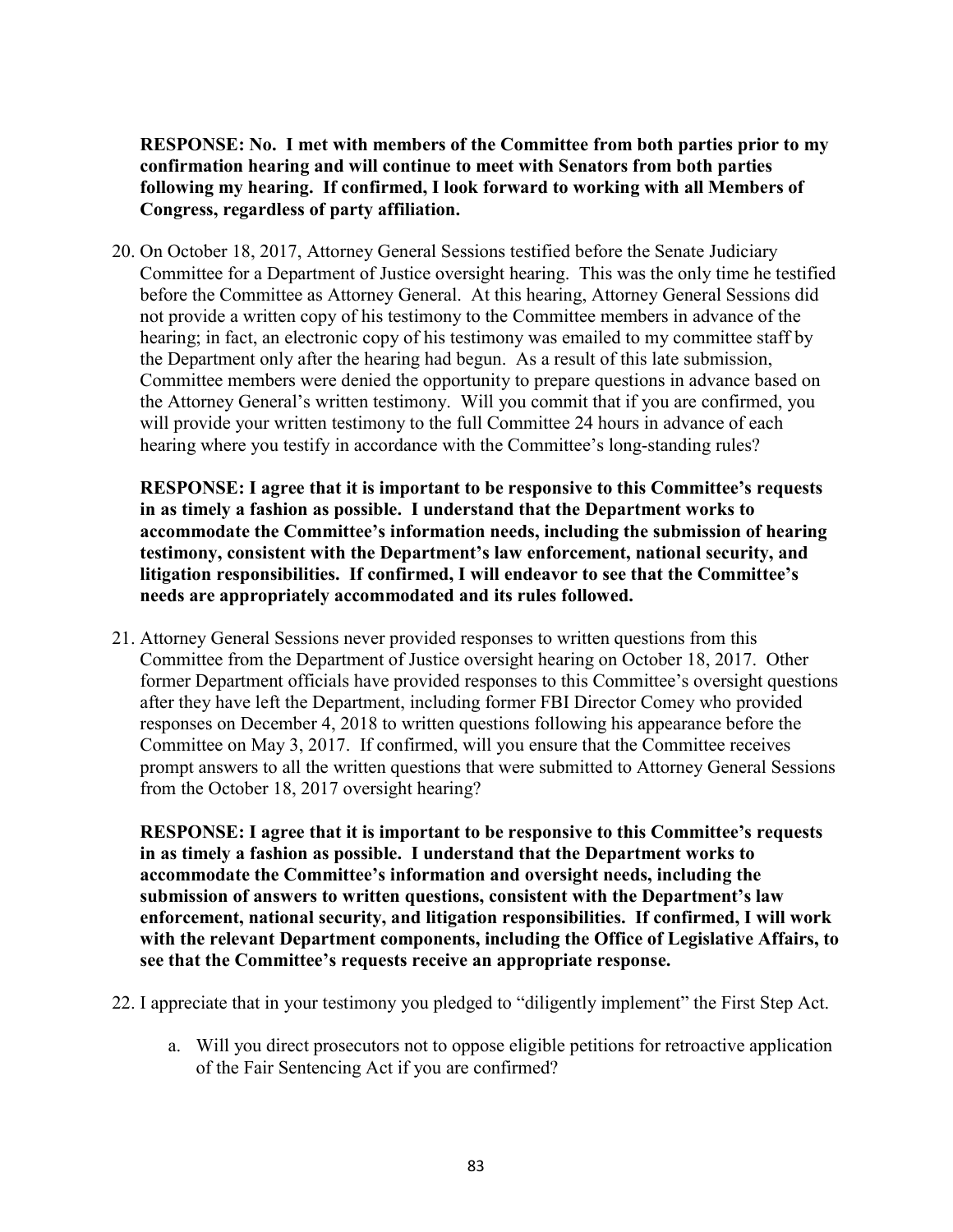RESPONSE: If I am confirmed, I will work with relevant Department components to ensure the Department implements the FIRST STEP Act and to determine the best approach to implementing the Act consistent with congressional intent.

b. The First Step Act authorizes \$75 million in annual funding for the next five fiscal years to carry out the Act's provisions. The actual cost of implementation is likely to be higher, and the Bureau of Prisons is already facing severe funding and staffing shortages. Will you pledge that, if confirmed, you will ensure that the Justice Department's budget requests include an increase of at least \$75 million, as authorized to implement the First Step Act, as well as any additional funding needed to address previous shortfalls?

RESPONSE: It is important that the Bureau of Prisons is funded at a level that allows it to effectively discharge all of its duties, including implementation of the FIRST STEP Act. If I am confirmed, I will work with the President and the Office of Management and Budget to ensure that such funding is requested in the President's budget and will work with Congress to see that such funding is provided.

c. The First Step Act became law on December 21. It mandates the Attorney General begin immediate implementation of certain reforms, and establishes deadlines for others. Among other things, it requires that an Independent Review Committee be established by the National Institute of Justice by Tuesday, January 21, 2019. This deadline has already been missed.

The First Step Act requires the Attorney General, not later than 210 days after the date of enactment, and in consultation with the Independent Review Committee, to develop and release publicly on the Department of Justice website a risk and needs assessment system. What steps will you take in order to ensure the risk assessment system is established by this deadline if you are confirmed?

## RESPONSE: If I am confirmed, I will work with relevant Department components to ensure the Department implements the requirements of federal statutes, including the FIRST STEP Act, consistent with the bounds set by the Antideficiency Act.

d. The First Step Act broadens applicability of the Safety Valve under 18 U.S.C. § 3553(f). Do you agree that this change applies to cases where a sentence for the offense has not yet been imposed? If you are confirmed, what guidance will you provide to prosecutors on the applicability of the safety valve in such pending cases?

RESPONSE: Section 402(a) of the FIRST STEP Act broadens the class of defendants who are eligible for safety-valve relief. Section 402(b) provides that the Act's safety-valve amendments "shall apply only to a conviction entered on or after the date of enactment of this Act." If I am confirmed, I will ensure that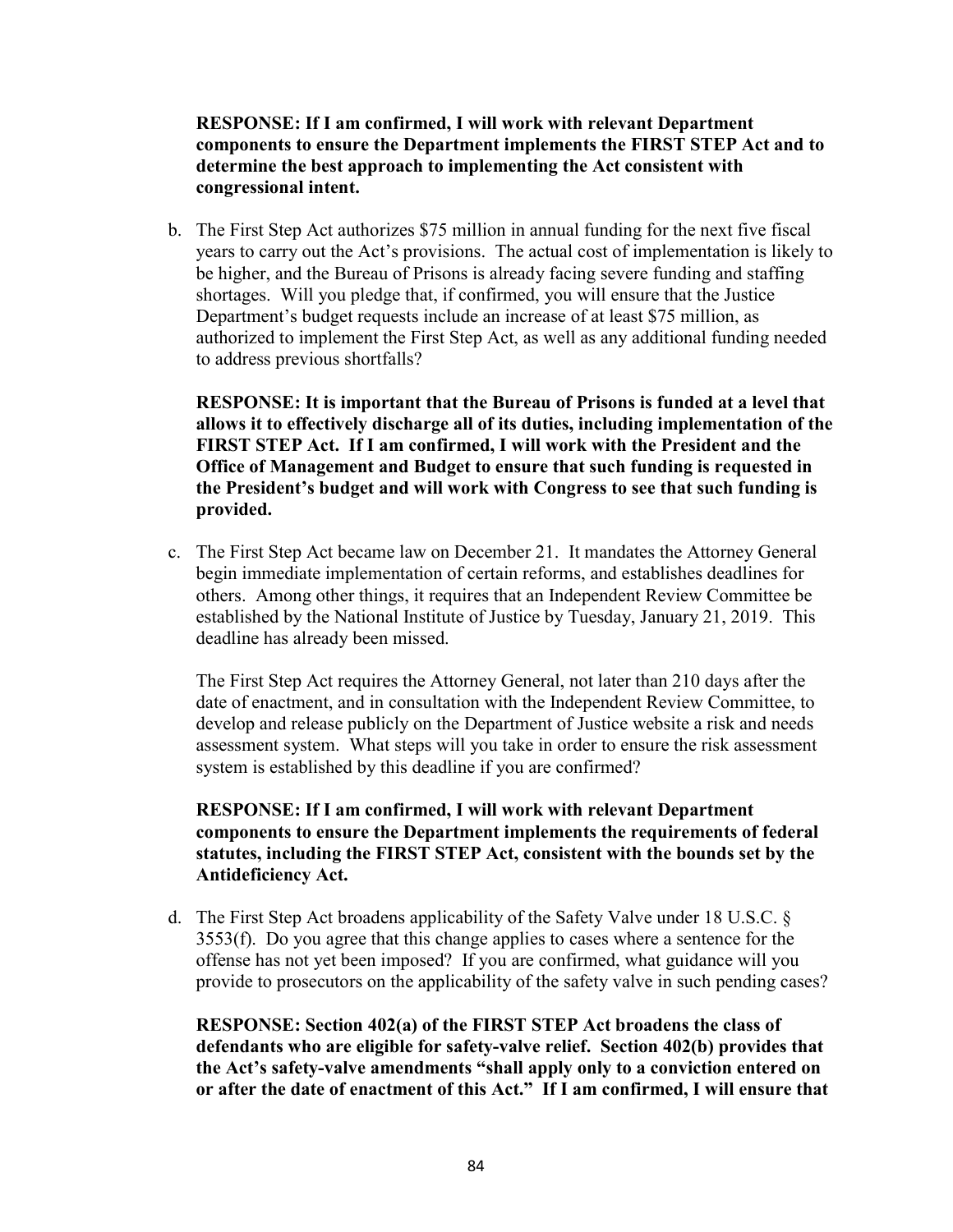### prosecutors receive implementing guidance for pending cases that is consistent with the applicability provision in the Act.

- 23. In 1993 you co-wrote an article in The Banker entitled "Punishment that exceeds the crime The crackdown on corporate fraud threatens to stifle the financial system." In this article, you criticized what you described as an "overly hostile enforcement atmosphere" when it comes to investigation and prosecution of corporate fraud and white collar crimes." You said this aggressive enforcement risks deterring entrepreneurial investment and "offending our notions of fundamental fairness."
	- a. Why did you urge caution when it comes to investigating and prosecuting white collar crimes as opposed to your aggressive approach to investigating and prosecuting drug offenses?

RESPONSE: If confirmed, I will be committed to fully and fairly enforcing the law, including relating to fraud and white collar crime. I also believe that appropriate prosecutorial discretion plays an important role in all types of prosecutions. As I noted at my hearing, I believe my prior experience overseeing the Department's aggressive response to the savings and loans crisis demonstrates that I will not shy away from prosecuting corporate fraud or other white collar crimes, where appropriate.

b. Should white collar criminals get different treatment from other criminals?

RESPONSE: No. As I explained at my hearing, I care deeply about the rule of law. Laws should be evenly applied and enforced. The American people must know that the Department will treat all people fairly based solely on the facts and the law and an evaluation of each case on the merits.

24. At a panel discussion before the Federalist Society in 1995 you said "violent crime is caused not by physical factors, such as not enough food stamps in the stamp program, but ultimately by moral factors." You went on to say "spending more money on these material social programs is not going to have an impact on crime, and, if anything, it will exacerbate the problem."

Since you made these comments, new research has gone a long way toward rebutting them. For instance, scientific evidence now shows that childhood exposure to trauma affects brain development and perpetuates the cycle of violence. Social programs that help prevent and address exposure to trauma in children can have a significant impact on ending the cycle of violence.

a. Do you regret these comments you made in 1995 to the Federalist Society?

RESPONSE: When I was in Department leadership, the crime rate had quintupled over the preceding 30 years and peaked in 1992. I believed that an "either/or" approach to crime, where policy makers could either engage in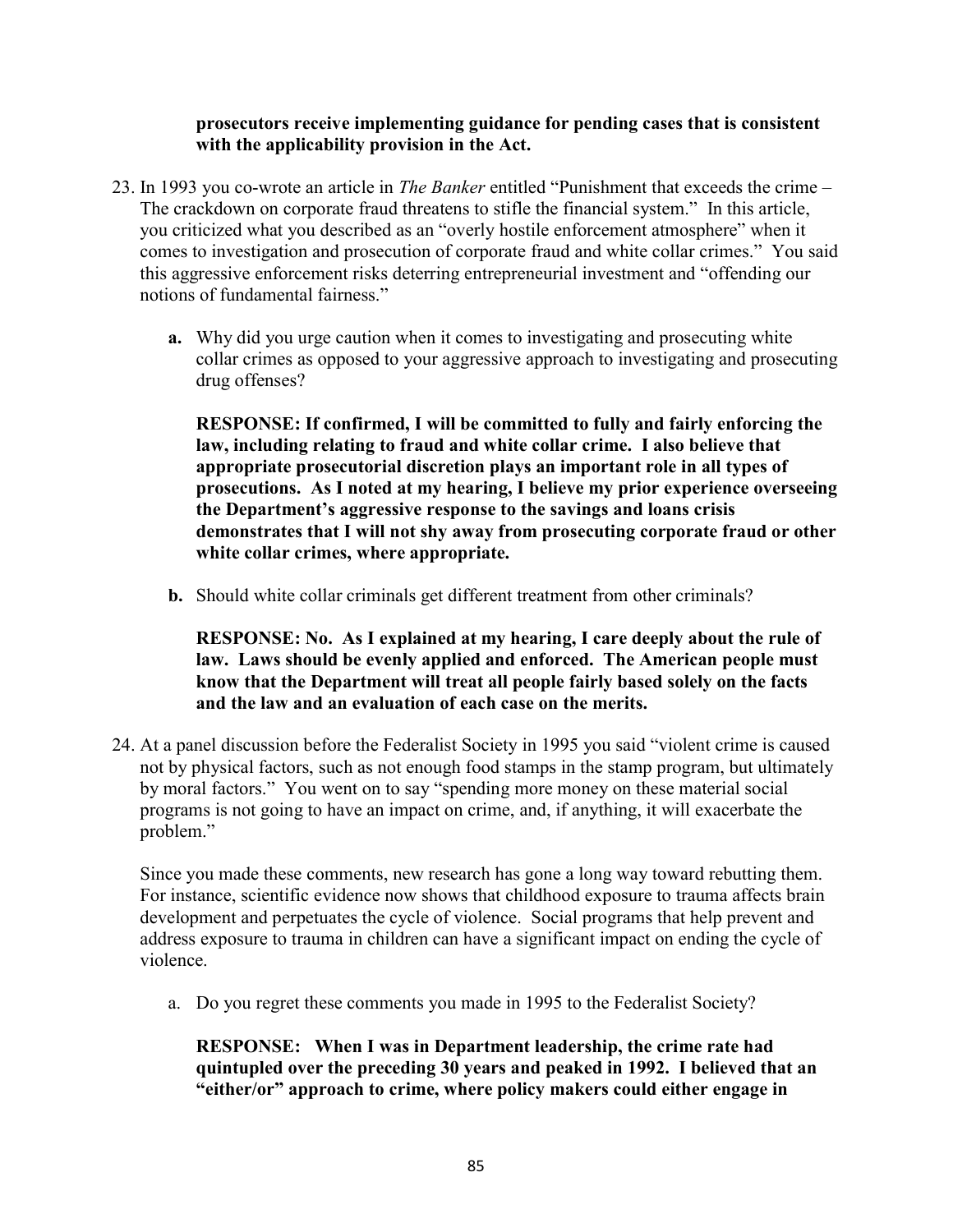effective law enforcement or fund social programs, had contributed to this problem. Crime in this country has since declined dramatically. I continue to believe that for social programs to work, we need the involvement of and partnership with local communities in addition to effective law enforcement. During my time as Attorney General, the Department of Justice implemented "Weed and Seed." This program focused on removing violent criminals and repeat offenders from high-crime areas while delivering vital social services to improve neighborhoods in partnership with local communities. This program, among other enforcement actions, helped reduce crime rates and was an effective strategy for controlling crime.

b. Have your views on the relationship between social programs and violent crime changed since 1995?

## RESPONSE: Please see my response to Question 24(a) above.

c. Is it your view that white collar crime is also ultimately caused by moral factors?

## RESPONSE: Yes.

25. In 1992, when you were Attorney General, you issued a lengthy report called "The Case for More Incarceration" that said: "First, prisons work. Second, we need more of them." And in an October 2, 1991 speech you described a high prison population as "a sign of success." Over the last three decades, as a result of stiff mandatory minimums, the federal prison population grew by over 700%, and federal prison spending climbed nearly 600%. Federal prisons now consume one quarter of the Justice Department's budget. And we hold more prisoners, by far, than any other country in the world. America has five percent of the world's population but 25 percent of the world's prisoners – more than Russia or China.

Meanwhile, use of illegal drugs actually increased between 1990 and 2014. The availability of heroin, cocaine, and methamphetamine also increased. And recidivism rates for federal drug offenders did not decline. Today the data is clear – there is no significant relationship between drug imprisonment and drug use, drug overdose deaths, and drug arrests.

Have your views about the value of incarceration changed as a result of what we've learned in the last three decades?

RESPONSE: When I was in Department leadership, the crime rate had quintupled over the preceding 30 years and peaked in 1992. I believed that an "either/or" approach to crime, where policy makers could either engage in effective law enforcement or fund social programs, had contributed to this problem. Crime in this country has since declined dramatically. I continue to believe that for social programs to work, we need the involvement of and partnership with local communities in addition to effective law enforcement. As I said at my hearing, I will diligently implement the FIRST STEP Act, which seeks to address some of what you describe.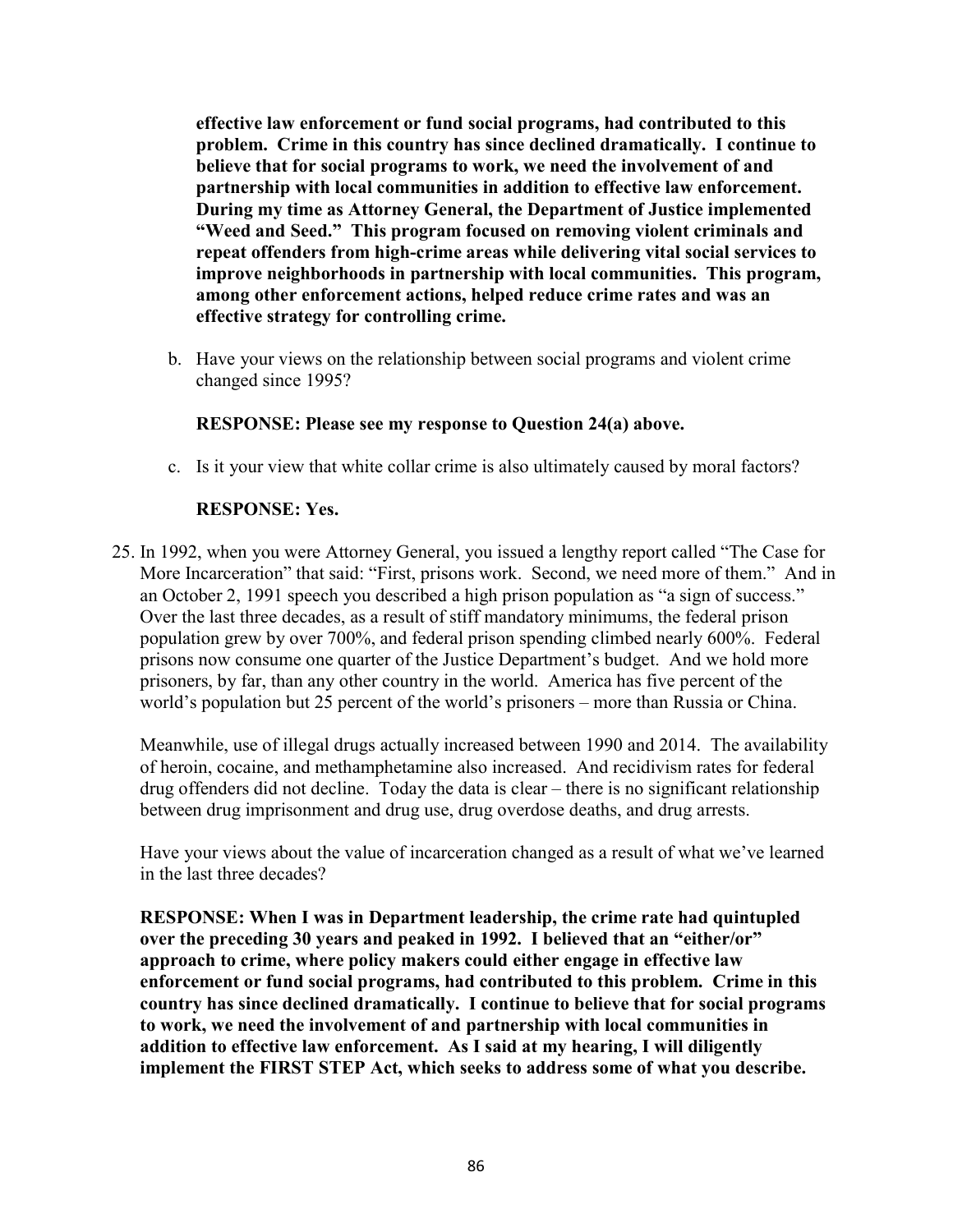26. Now, we are facing another deadly drug epidemic, and some are proposing that we again respond with harsh mandatory minimum sentences. Today, a large body of research establishes that stiffer prison terms do not deter drug use or distribution. Do you agree that we cannot incarcerate our way out of the fentanyl epidemic?

RESPONSE: A comprehensive response to any drug epidemic should involve multiple lines of effort. This Administration has a three-pronged strategy to combat the opioid epidemic: prevention and education; treatment and recovery; and enforcement and interdiction. These efforts should be complementary and mutually reinforcing. I agree that we cannot incarcerate our way out of the opioid epidemic, but I also think that law enforcement plays a critical role in protecting public safety and reducing access to deadly drugs. If confirmed as Attorney General, I will ensure that the Justice Department continues to prioritize the prosecution of significant drug traffickers, rather than drug users or low-level drug offenders. And, as I testified at my hearing, I will work with Congress to implement the FIRST STEP Act.

27. During your testimony before this Committee, you acknowledged that "the heavy drug penalties, especially on crack and other things, have harmed the black community, the incarceration rates have harmed the black community."

On May 10, 2017, Former Attorney General Sessions directed all federal prosecutors to always seek the maximum penalty in federal criminal prosecutions. During your confirmation hearing, you testified that you intend to continue this policy unless "someone tells me a good reason not to." Yet you also testified that the "draconian policies" enacted in reaction to the crack epidemic resulted in "generation after generation of our people . . . being incarcerated," and that it is time to "change the policies." I agree. This seems to be a "good reason" not to continue the Sessions policy, which applies to violent and non-violent offenders alike. Will you commit to reviewing and revising the Sessions charging guidance if you are confirmed as Attorney General?

RESPONSE: I firmly believe that prosecutors should enforce federal law as passed by Congress, while having the discretion to ensure that justice is done in every case. It is my understanding that the Department's current charging policy allows prosecutors the discretion to deviate from the general requirement of charging the "most serious, readily provable offense" in cases where the prosecutor believes it is in the interest of justice to do so. As I noted in my testimony, if confirmed, I will not hesitate to assert myself - either with regard to the overall policy or in any particular case - if I believe justice is not being served.

28. In recent years, the Federal Bureau of Prisons (BOP) workforce has faced a number of significant challenges—including severe staffing shortages that jeopardize their ability to ensure the safety of inmates, staff, and the public. These staffing concerns resulted from a hiring freeze imposed by the Trump Administration and implemented by former Attorney General Sessions. Additional hiring was also delayed after President Trump proposed an FY 2019 budget that inexplicably sought to cut an additional 1,168 BOP positions, while projecting an increase in BOP's prison population.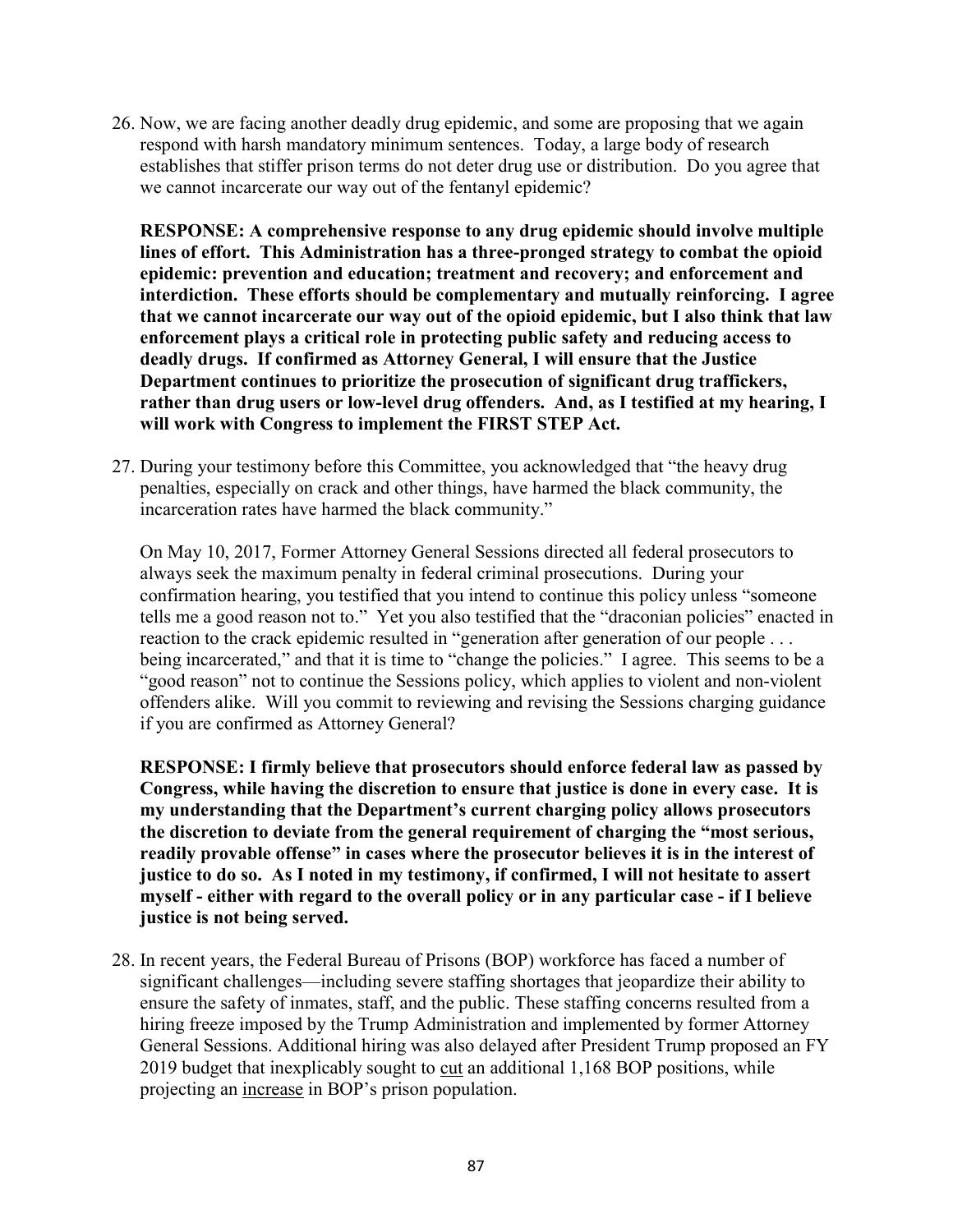These staffing shortages have led to widespread reliance on "augmentation," a practice that forces non-custody staff, such as secretaries, counselors, nurses, and teachers, to work as correctional officers—despite the fact that these employees lack the experience and extensive training of traditional correctional officers. Augmentation places staff at risk and reduces access to programming, recreation, and education initiatives—all of which are key to maintaining safe facilities and reducing recidivism.

a. If confirmed, how will you address the ongoing staffing challenges at BOP?

RESPONSE: As I am not currently at the Department, I am not familiar with the details of staffing at the Bureau of Prisons. It is my general understanding that all staff working in an institution are considered correctional workers first and expected to supervise inmates. As for the concept of augmentation, other than what I have garnered from news media reports about this issue, I am not directly familiar with the Bureau's staffing and current budget requests. If confirmed, I look forward to reviewing the Bureau's resource allocation, staffing needs, and practices.

b. Will you commit, if confirmed, to ensuring that BOP is adequately staffed so that augmentation is no longer needed?

## RESPONSE: I have not had the opportunity to study this issue. If confirmed, I look forward to learning more about the BOP's staffing situation and any impact it may have on safety and security.

c. The ongoing government shutdown has exacerbated an already-dangerous situation for BOP staff and has caused significant financial stress as they continue to work without a paycheck. If confirmed, how will you address the impact that this shutdown has had on BOP and other DOJ staff?

## RESPONSE: I share your concern about the impact the lapse in appropriations has had on Federal employees. It is my understanding that Congress has now passed, and the President has signed, legislation to restore appropriations for the Department of Justice and other federal agencies.

29. In an op-ed last November you praised Attorney General Sessions' immigration policies including, among other things, for "breaking the record for prosecution of illegal-entry cases." This praise came in the aftermath of Attorney General Sessions' disastrous "zerotolerance" policy directing U.S. Attorneys along the Southwest border to criminally prosecute every illegal entry misdemeanor case referred by DHS, which included parents fleeing gang and sexual violence. The President of the American Academy of Pediatrics saw the zero-tolerance policy differently than you did– she called it "government-sanctioned child abuse". It led to the separation of thousands of families, some of whom have still not been reunited today.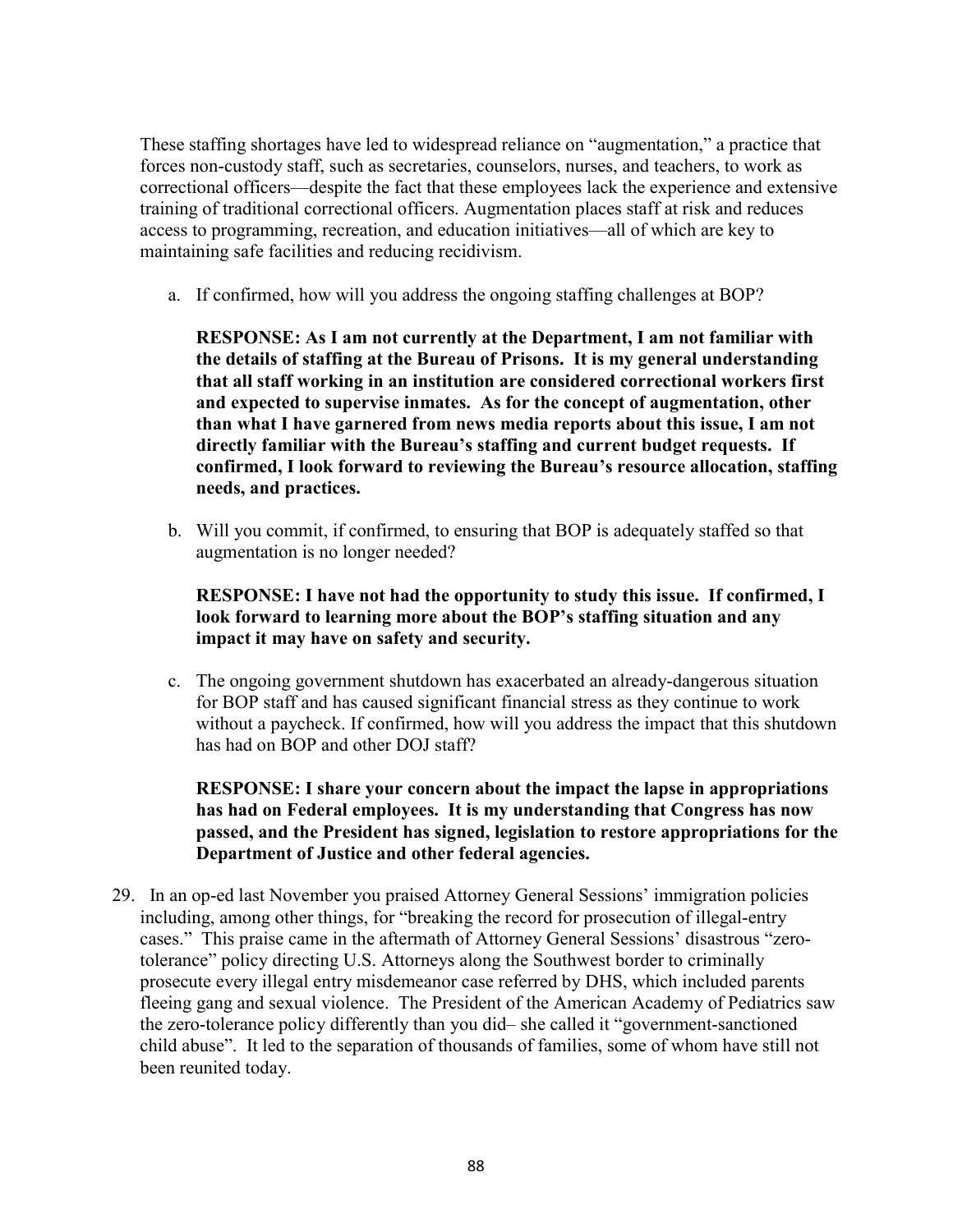a. As Attorney General, would you adhere to the zero-tolerance policy?

RESPONSE: As I stated in my testimony, I do not know all the details of the Zero Tolerance Initiative and its application to family units but my understanding is that the Department of Homeland Security makes the decision as to whom they are going to apprehend, whom they are going to refer for criminal prosecution, and whom they will hold—subject to applicable law. President Trump's June 20, 2018 Executive Order directed that families should be kept together, to the extent practicable, during the pendency of any criminal or immigration matters stemming from an alien's entry.

b. Do you think the zero-tolerance policy has been a success?

## RESPONSE: Please see my response to Question 29(a) above.

c. Was it appropriate for a Federal District Court Judge to order the reunification of families who were separated as a result of the zero-tolerance policy, as Judge Dana Sabraw did on June 26, 2018? If so, why? If not, why not?

## RESPONSE: It is my understanding that this issue is the subject of ongoing litigation. While I am not involved in that litigation, it is the longstanding policy of the Department of Justice to not comment on pending matter, and thus it would not be appropriate for me to comment on this matter.

- 30. On June 5, 2018, when asked, "Is it absolutely necessary . . . to separate parents from children when they are detained or apprehended at the border?" Attorney General Sessions answered, "Yes." Yet on June 21, 2018, after widespread public backlash, Attorney General Sessions claimed that the Administration did not anticipate the separation of families, stating: "We never really intended to do that." The Justice Department's Inspector General (IG) is reviewing the Justice Department's poorly planned and chaotic implementation of the zerotolerance policy.
	- a. Will you pledge that, if confirmed, you will implement the IG's recommendations so we can avoid a repeat of this disaster?

RESPONSE: I cannot speculate on how I would hypothetically respond to future, unknown recommendations on any matter. If confirmed, I look forward to working closely with the Office of Inspector General on this and other matters and will certainly strive to implement recommendations as appropriate.

b. Do you agree with Attorney General Sessions' comment that it is absolutely necessary to separate parents from children when they are detained or apprehended at the border?

RESPONSE: Without having additional information beyond what has been reported in the news media, I am not in a position to comment on this statement. President Trump's June 20, 2018 Executive Order directed that families should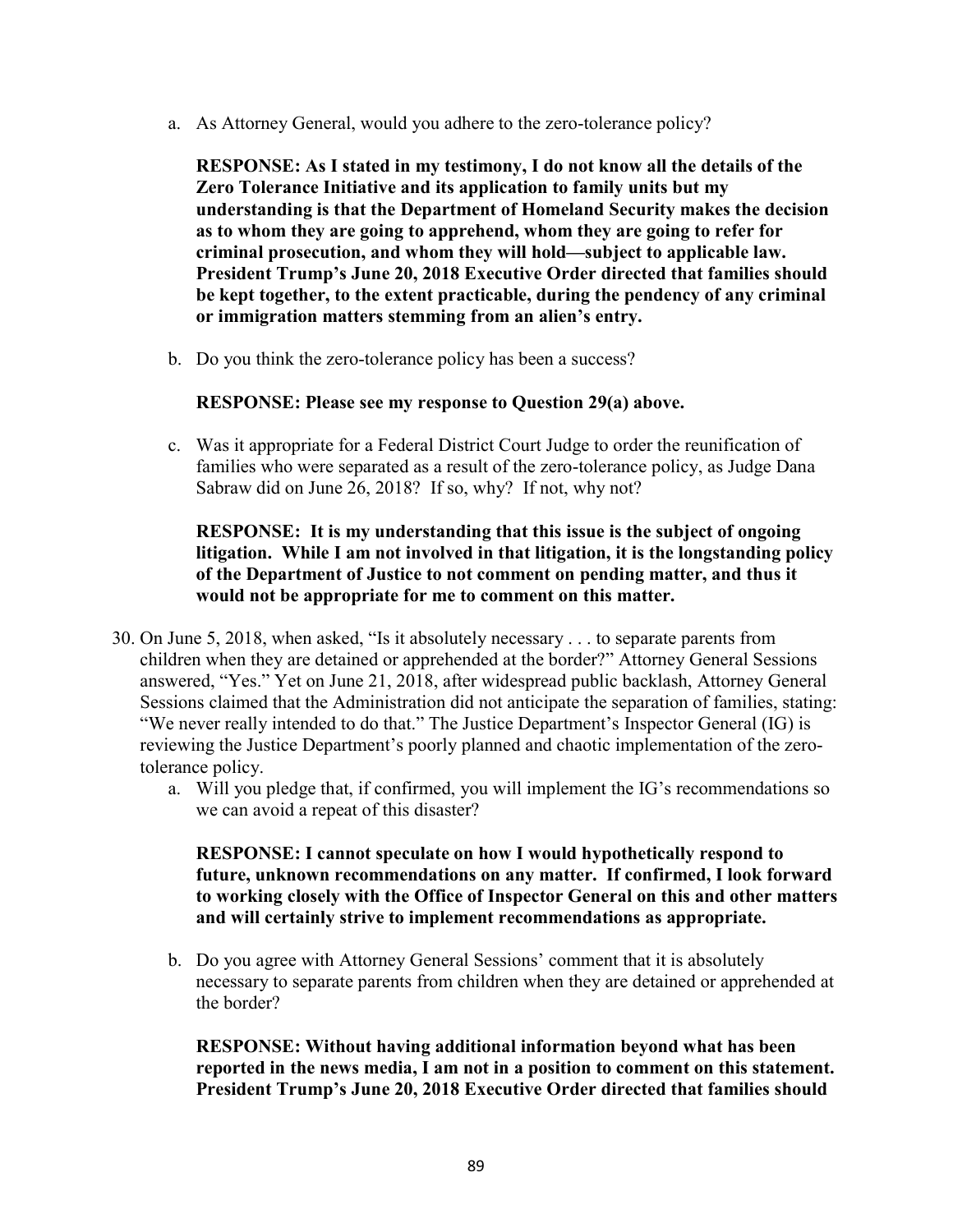### be kept together, to the extent practicable, during the pendency of any criminal or immigration matters stemming from an alien's entry.

31. On June 17, 2018, DHS Secretary Nielsen stated on Twitter "We do not have a policy of separating families at the border. Period." Was this an accurate statement?

## RESPONSE: I have not had the opportunity to study this statement and, as a private citizen, am not familiar with all the facts and details of the policies of the Department of Homeland Security. I therefore do not have a basis for commenting on this statement.

32. Justice Department resources were reportedly diverted from federal drug-smuggling felony cases to handle immigration charges under the zero-tolerance policy. Was the zero-tolerance policy a wise use of Department resources?

## RESPONSE: I have not had the opportunity to study the policy beyond what has been publicly reported in the news media and would therefore not be in a position to comment on this matter.

33. Congress received a letter on January 9, 2019 from Judge Ashley Tabaddor, the President of the National Association of Immigration Judges. Judge Tabaddor explained that every immigration judge across the country is currently in a no-pay status. She added that every day the immigration courts are closed, thousands of cases are cancelled and have to be indefinitely postponed.

Judge Tabaddor stated that there is currently a backlog of more than 800,000 pending immigration cases, an increase of 200,000 cases in less than two years despite the largest growth in the number of active immigration judges in recent history. At the end of Fiscal Year 2016 there were 289 active judges, while currently there are over 400.

Judge Tabaddor said "When a hearing is delayed for years as a result of a government shutdown, individuals with pending cases can lose track of witnesses, their qualifying relatives can die or age-out and evidence already presented become stale. Those with strong cases, who might receive a legal status, see their cases become weaker. Meanwhile, those with weak cases – who should be deported sooner rather than later – benefit greatly from an indefinite delay."

Do you agree that the shutdown has hurt the administration of justice in our immigration courts and is worsening the immigration court backlog?

RESPONSE: I am generally aware that the immigration court backlog has increased since 2008 but also that immigration courts last year were completing more cases than at any other time in recent years. I do not know whether the backlog has worsened during the government shutdown, though I understand that immigration judges have continued to adjudicate cases of detained aliens.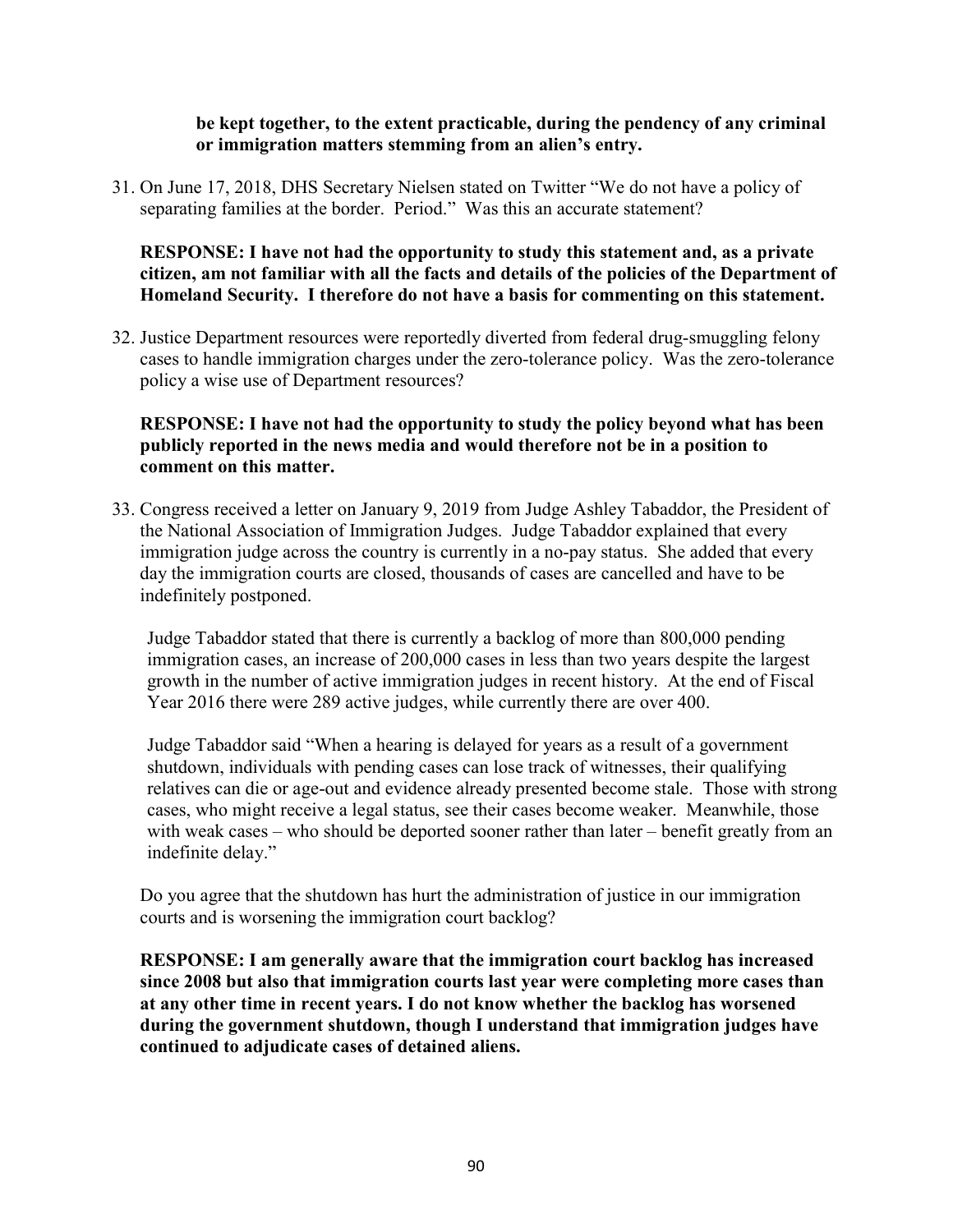34. Do you believe a child can represent herself fairly in immigration court without access to counsel?

RESPONSE: It is my general understanding that all respondents in immigration proceedings, including minors, are afforded due process protections established by the Immigration and Nationality Act and applicable regulations. My understanding is that, under federal law, 8 U.S.C. § 1362, all respondents have a right to counsel in immigration proceedings at no expense to the government. Otherwise, I understand that the issue of counsel for minors at government expense, including for both accompanied and unaccompanied alien children, remains in litigation, and it would not be appropriate to comment further.

- 35. During the presidency of George H.W. Bush, the U.S. generously accepted refugees fleeing persecution from around the world. In Fiscal Year 1989 the U.S. resettled 107,070 refugees, in 1990, 122,066, in 1991, 113,389, and in 1992, 132,531. By contrast, in Fiscal Year 2018 the U.S. resettled just 22,491 refugees, less than half of the 50,000 target established by President Trump, and for 2019 the Trump Administration has established the lowest refugee admissions goal since the Refugee Admissions Program was created in 1980: a mere 30,000 refugees may be admitted this year, at a time when there are more than 25 million refugees worldwide, more than ever before, according to UNHCR.
	- a. Did you have any role in the refugee admissions policy of the George H.W. Bush Administration, including providing any opinions to other cabinet departments and officials about the number of refugees admitted? Please describe your role, if any, in initiating and implementing this policy.

RESPONSE: As the Attorney General, Deputy Attorney General, and Assistant Attorney General for the Office of Legal Counsel, I was present for many discussions and meetings within the Department of Justice or other executive branch offices on a wide range of issues and matters. Although I do not recall specifics, it is possible that I advised on legal issues related to these policies.

b. Did you support the admission of over 100,000 refugees per year during President George H.W. Bush's Administration?

RESPONSE: The President was responsible for setting policy with respect to refugee admissions. In my various roles at the Department of Justice during President Bush's Administration, I worked to ensure that the President's admissions policies were consistent with applicable law. Although I do not recall specifics, it is possible that I advised on legal issues related to these policies.

c. Do you believe the refugee admissions ceiling established by President Trump for Fiscal Year 2019 (30,000) is an adequate response to the unprecedented global refugee crisis?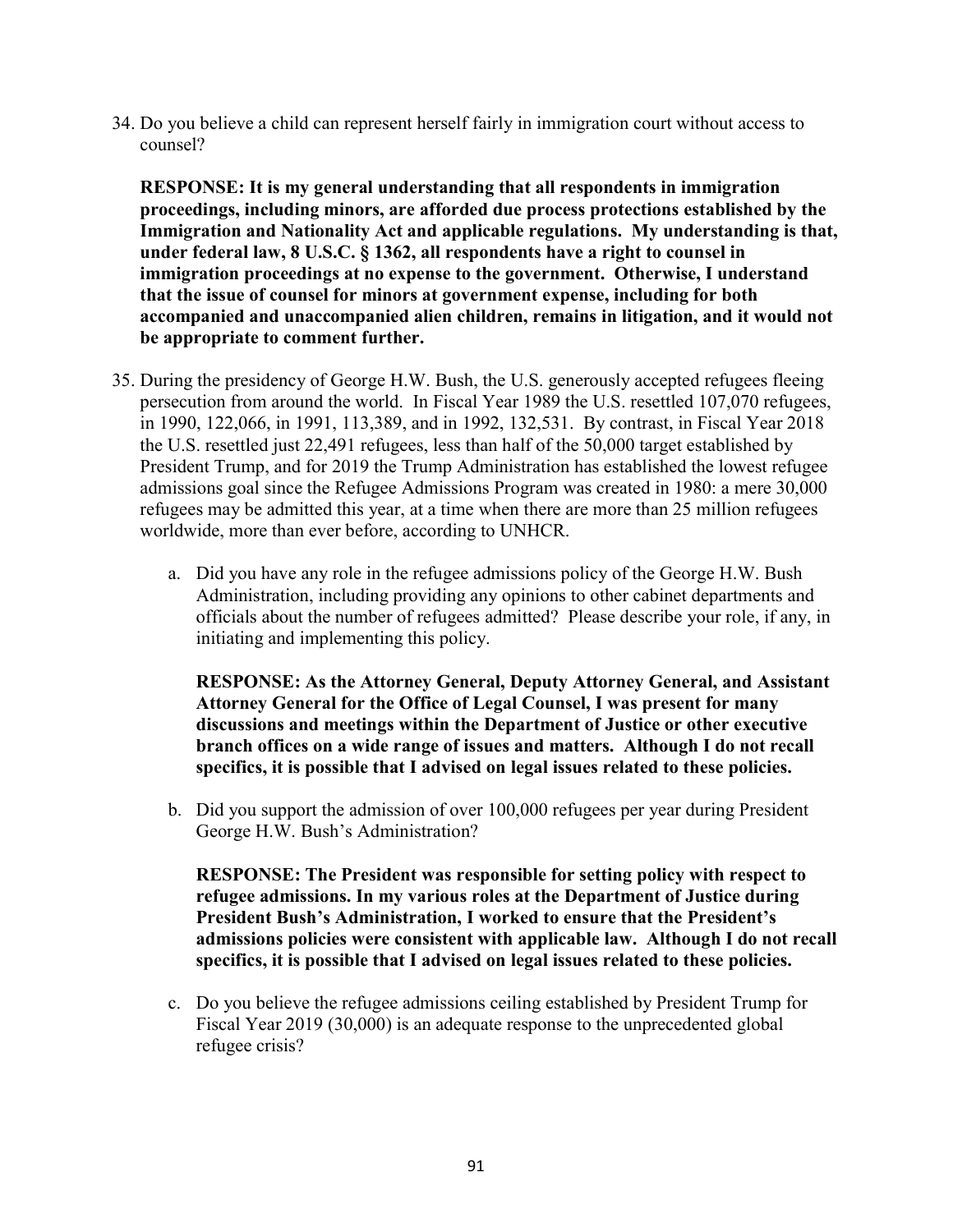### RESPONSE: I have not considered the admissions ceiling established for Fiscal Year 2019 and thus am not in a position to comment on it at this time.

36. You have described yourself as a "strong proponent of executive power." In your June 8, 2018 memo, you went so far as to state that "constitutionally, it is wrong to conceive of the President as simply the highest officer within the Executive branch hierarchy. He *alone* is the Executive branch."

President Trump has taken an aggressive and expansive view of presidential power. He has shown contempt for the federal judiciary unlike any president we can recall. He has undermined and ridiculed your predecessor, whom he chose. He has shown disrespect for the rule of law over and over again.

a. In light of this record, do you believe President Trump is a faithful steward of executive power?

RESPONSE: I respectfully disagree with the premises of this question. In any event, if confirmed, the oath I will take will be to protect and defend the Constitution of the United States, and I will continue to honor that oath. The American people elected President Trump using the procedures prescribed by our Constitution. And Article II of the Constitution vests the entirety of "the executive power ... in a President of the United States of America." In other words, the Supreme Court has said, "Article II 'makes a single President responsible for the actions of the Executive Branch." Free Ent. Fund v. Public Co. Accounting Oversight Bd., 561 U.S. 477, 496-97 (2010) (quoting Clinton v. Jones, 520 U.S. 681, 712-13 (1997) (Breyer, J., concurring in judgment)). And "[t]he Constitution that makes the President accountable to the people for executing the laws also gives him the power to do so. ... Without such power, the President could not be held fully accountable for discharging his own responsibilities; the buck would stop somewhere else. Such diffusion of authority would greatly diminish the intended and necessary responsibility of the chief magistrate himself." Id. at 513-14 (internal quotation marks omitted).

b. Do you stand by your argument that President Trump alone is the Executive branch?

RESPONSE: I stand by my statement, which reflects the way the Founders of our Constitution and the Supreme Court have long viewed the President's role in the Executive Branch. I cannot improve upon the words of former Attorney General and Supreme Court Justice Robert Jackson, who observed that "Executive power has the advantage of concentration in a single head in whose choice the whole Nation has a part, making him the focus of public hopes and expectations. In drama, magnitude and finality his decisions so far overshadow any others that almost alone he fills the public eye and ear."" Youngstown Sheet & Tube Co. v. Sawyer, 343 U.S. 579, 653 (1952) (concurring opinion).

c. Are you concerned about President Trump continuing to abuse executive power?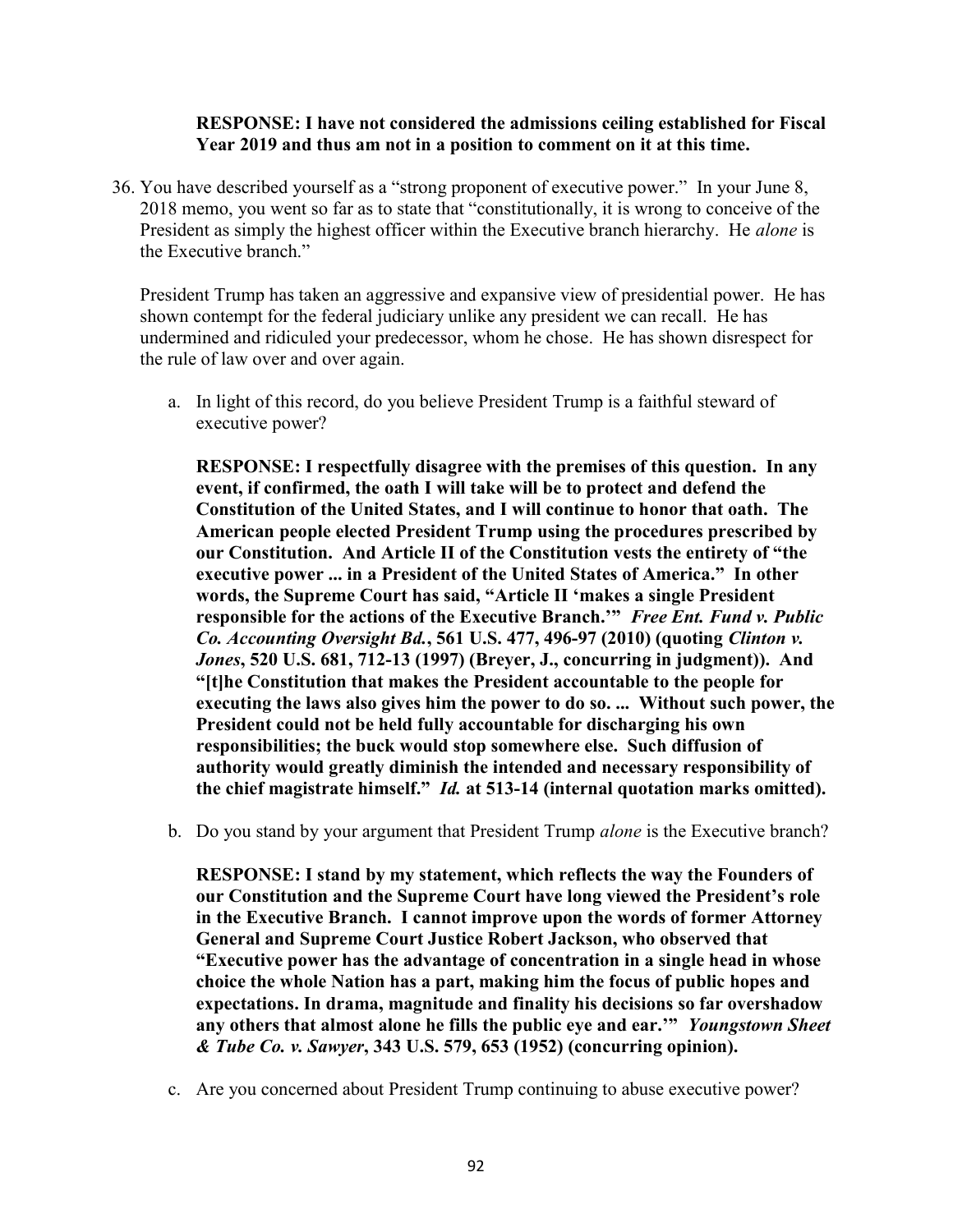### RESPONSE: Please see my responses to Questions 36(a) and 36(b) above.

d. Are you confident that the Justice Department and OLC will serve as a check and balance on any abuses of executive power by President Trump?

RESPONSE: I have confidence in the Department of Justice and the Office of Legal Counsel, and I believe that they will properly discharge their responsibilities to the Constitution, the law, the Executive Branch, and the Office of the President. As I stated in my confirmation hearing, "I love the Department ... and all its components. ... I think they are critical institutions that are essential to preserving the rule of law, which is the heartbeat of this country. And I'd like to think that there was bipartisan consensus when I was last in this position that I acted with independence and professionalism and integrity. ... And I feel that I'm in a position in life where I can provide the leadership necessary to protect the independence and the reputation of the Department and serve in this Administration." As I further stated, "I am not going to do anything that I think is wrong and I will not be bullied into doing anything I think is wrong by anybody, whether it be editorial boards or Congress or the President. I'm going to do what I think is right." Moreover, as I explained in a speech I gave at Cardozo law school on November 15, 1992: "In my view, the President has a responsibility to his office to advance responsible positions in law. Ultimately, if you attempt to push too hard—even as a matter of litigation risks—and take legal positions that clearly will not be sustained, or that are not responsible and reasonable legal positions, you will lose ground. That certainly was the consequence of the Steel Seizure Case."

- 37. On multiple occasions, President Trump has issued pardons without any apparent consultation or vetting from the DOJ Office of the Pardon Attorney. For example, Scooter Libby, Joe Arpaio and Dinesh D'Souza were all pardoned by President Trump without even applying for a pardon, let alone going through the Justice Department's vetting process.
	- a. In your view, is it appropriate for a President to exercise the pardon power without any input from the Justice Department?
	- b. If you are confirmed, would you insist on the Department having input into clemency decisions, including the opportunity for the Office of the Pardon Attorney to vet clemency applicants?

RESPONSE: As a general matter, Article II, Section 2 of the Constitution grants the President the unqualified power to "grant Reprieves and Pardons for Offences against the United States, except in Cases of Impeachment." Generally, Presidents have exercised this authority after receiving advice from the Department of Justice. Throughout history, however, there have been exceptions. The President is not required to involve the Office of the Pardon Attorney or the Department of Justice prior to making clemency decisions.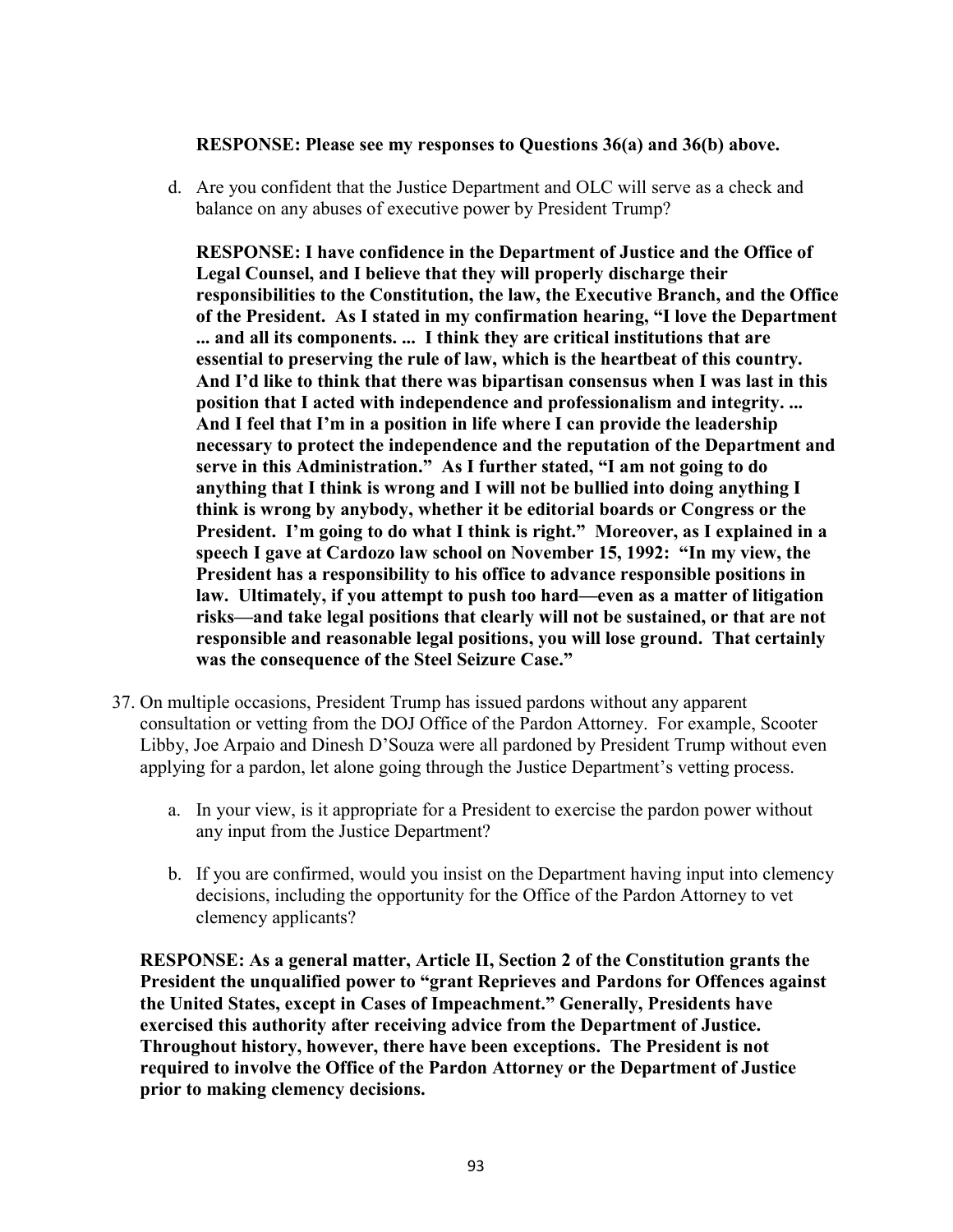- 38. On June 15, 2018, President Trump's attorney Rudy Giuliani said of the Special Counsel's Russia investigation: "When this whole thing is over, things might get cleaned up with some presidential pardons."
	- a. In your view, does a statement like this constitute inappropriate interference in an investigation?

RESPONSE: As the nominee for Attorney General, I do not believe that I should express an opinion on matters concerning an ongoing investigation. As I testified, if confirmed, I will scrupulously follow the Special Counsel regulations and ensure that the Special Counsel is allowed to complete his work.

b. When does it cross into obstruction of justice for a President or his representative to publicly hint that the pardon power might be used to reward investigation witnesses and targets who refuse to cooperate?

#### RESPONSE: Please see my response to Question 38(a) above.

c. In your view, would it constitute inappropriate interference in Special Counsel Mueller's investigation for President Trump to issue pardons to people under investigation or indictment by Special Counsel Mueller?

#### RESPONSE: Please see my response to Question 38(a) above.

d. On June 4, 2018, President Trump tweeted "I have the absolute right to pardon myself." Do you agree?

### RESPONSE: No court has ever ruled on whether the President can pardon himself. I have not studied the issue.

e. Would you advise a President against attempting to pardon himself?

## RESPONSE: No President has ever sought to pardon himself. In all matters, if I am confirmed, I would ground my advice on my best judgment of the law and the facts of a particular case.

f. You have not been shy in discussing how you urged President George H.W. Bush to pardon Defense Secretary Caspar Weinberger and five other government officials involved in the Iran-Contra scandal. After President Bush issued these pardons in 1992, Lawrence Walsh, the independent counsel who led the Iran-Contra inquiry, said that the pardon of Weinberger and other Iran-contra defendants "undermines the principle that no man is above the law. It demonstrates that powerful people with powerful allies can commit serious crimes in high office — deliberately abusing the public trust without consequence." If confirmed, how would you ensure that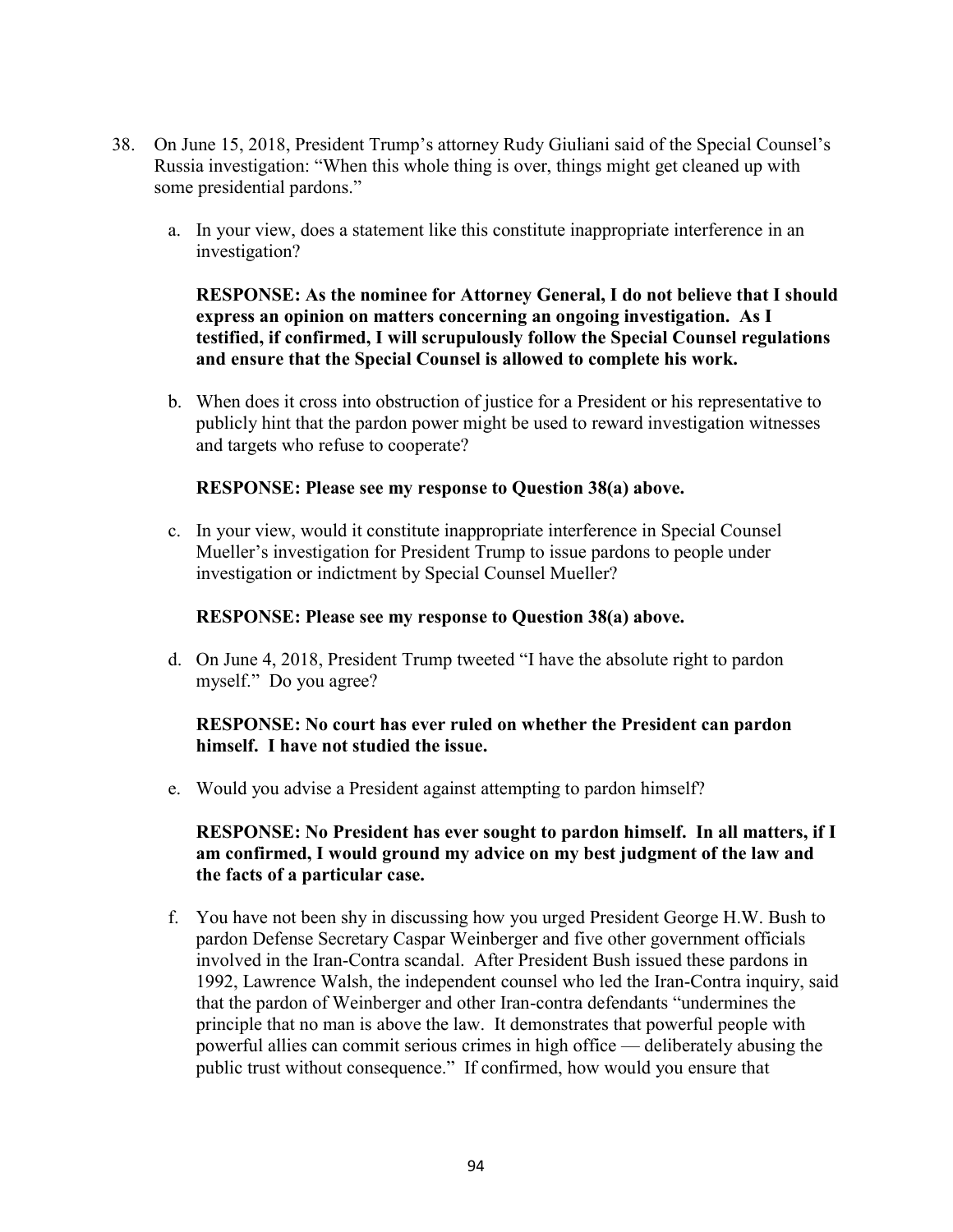President Trump does not use the pardon power in a way that undermines the principle that no man is above the law?

RESPONSE: President George H.W. Bush issued an eloquent proclamation explaining why he believed those pardons were required by "honor, decency, and fairness." Among his reasons were that the United States had just won the Cold War and the individuals he pardoned had long and distinguished careers in that global effort. As President Bush explained, the individuals he pardoned had four common denominators: (1) they acted out of patriotism; (2) they did not seek or obtain any profit; (3) each had a long record of distinguished service; and (4) they had already paid a price grossly disproportionate to any misdeeds.

The decision to issue a pardon is a highly individualized determination that takes into account myriad factors. Depending on the facts and circumstances, the decision can take into account the seriousness of the crime, remorse expressed by the individual, any mitigating factors involved in the crime, harm to victims, evidence of rehabilitation, the nature and severity of the sentence imposed, and countless other factors. If confirmed, I would advise the President to carefully consider these and other appropriate factors in exercising his pardon power.

39.

a. As a general matter, do you believe it is a worthy goal for the Department of Justice to seek to remedy systematic constitutional and civil rights violations by police departments?

RESPONSE: The Department has an important duty to investigate constitutional and civil rights violations by police departments when they occur. My understanding is that these matters are often initially reviewed by state or local prosecutors and the internal affairs division of the particular police department. To the extent that such violations may require the Department's review, I am committed to working closely with the Department and FBI to conduct thorough investigations and, when the facts warrant it, use Department resources to initiate prosecutions against officers who abuse their authority and to bring appropriate civil actions against police departments.

b. On November 7, Attorney General Sessions issued a memo that drastically curtails DOJ pattern or practice investigations of police departments and limits the use of consent decrees to bring police departments into compliance with the Constitution. If confirmed, will you revisit the Sessions memo, which was hastily issued right before his resignation, to ensure the Department is fulfilling its responsibility to protect the American people from systemic Constitutional violations by police?

RESPONSE: I take seriously the Department's role in protecting Americans' civil rights. As I stated during the hearing, I generally support the policies reflected in former Attorney General Sessions' memorandum. However,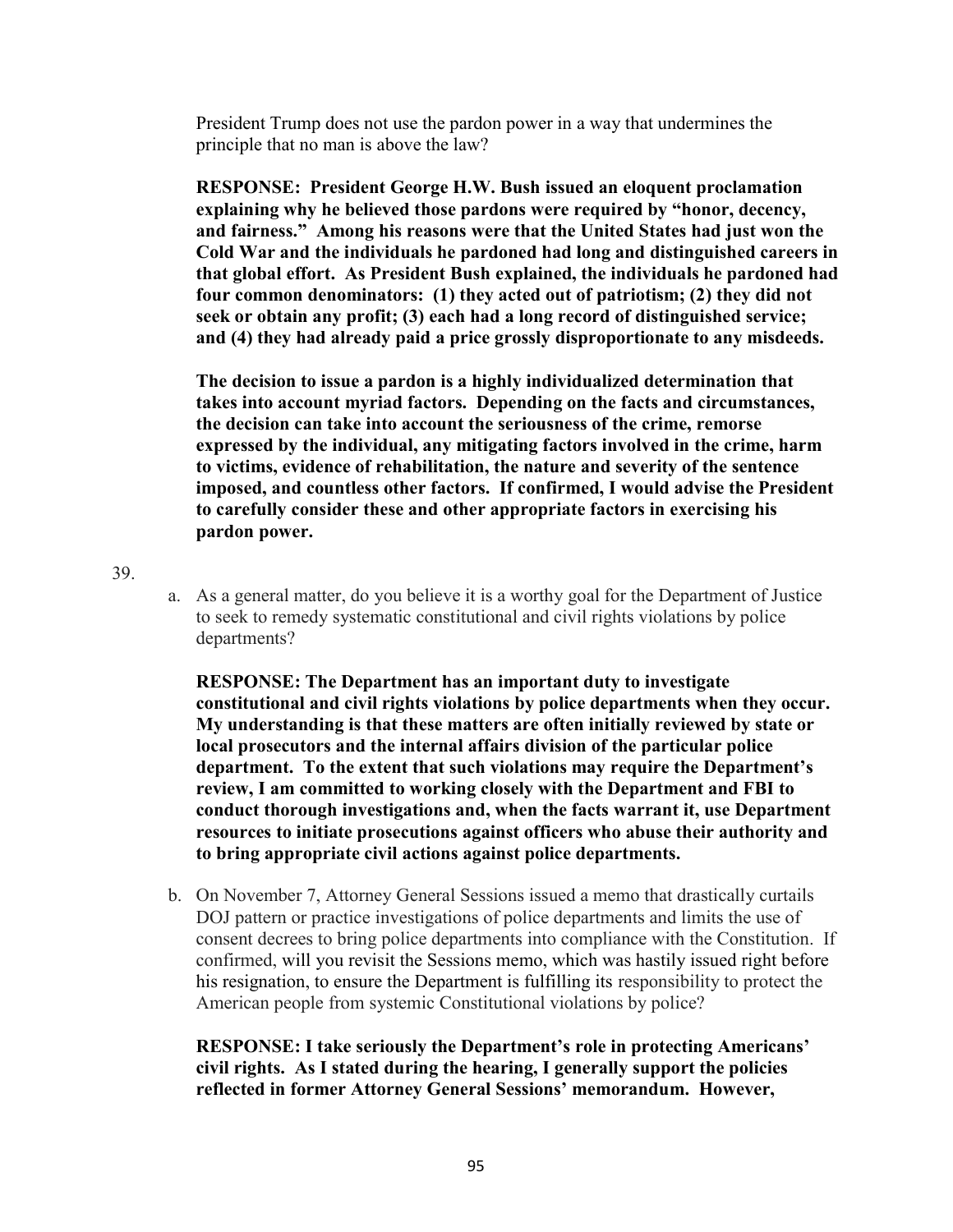because I am not currently at the Department, I recognize that I do not have access to all information. As in all matters, if confirmed, I would look at the individualized facts of the situation as well as the governing law and the policies of the Department in determining what the next, appropriate steps might be with respect to Attorney General Sessions' memorandum.

c. In a March 31, 2017 memo, Attorney General Sessions stated that: "Local control and local accountability are necessary for effective local policing. It is not the responsibility of the federal government to manage non-federal law enforcement agencies." Do you share that position? If so, was it inappropriate for Attorney General Sessions to petition a federal court in opposition to the policing reform consent decree that was independently negotiated between the City of Chicago and the Illinois State Attorney General last year?

RESPONSE: I have no knowledge of the facts and circumstances surrounding these issues beyond what I have seen reported in the news media and, therefore, am not in a position to comment on this matter. The government may be in possession of information of which I am not aware that could influence my outlook on the matter, and it would be inappropriate to comment further without an opportunity to study and understand those facts.

40. Earlier this month, the *Washington Post* reported that the Trump Administration is "considering a far-reaching rollback of civil rights law that would dilute federal rules against discrimination in education, housing and other aspects of American life."

Senior civil rights officials within DOJ were reportedly instructed to "examine how decades-old 'disparate impact' regulations might be changed or removed in their areas of expertise, and what the impact might be." Officials at the Department of Education and the Department of Housing and Urban Development are also reportedly reviewing disparate impact regulations under their jurisdictions.

Disparate impact liability is a key civil rights enforcement tool.

The Supreme Court reaffirmed this in a 2015 case, holding that disparate impact claims are cognizable under the Fair Housing Act. Justice Kennedy, writing for the majority, noted that "[m]uch progress remains to be made in our Nation's continuing struggle against racial isolation…. But since the passage of the Fair Housing Act in 1968 and against the backdrop of disparate-impact liability in nearly every jurisdiction, many cities have become more diverse." The opinion concluded with the Court acknowledging the Act's "continuing role in moving the Nation toward a more integrated society."

- a. Do you agree that disparate impact liability is an important and valid civil rights enforcement tool?
- b. If so, will you agree not to take any actions to undermine disparate impact liability if you are confirmed?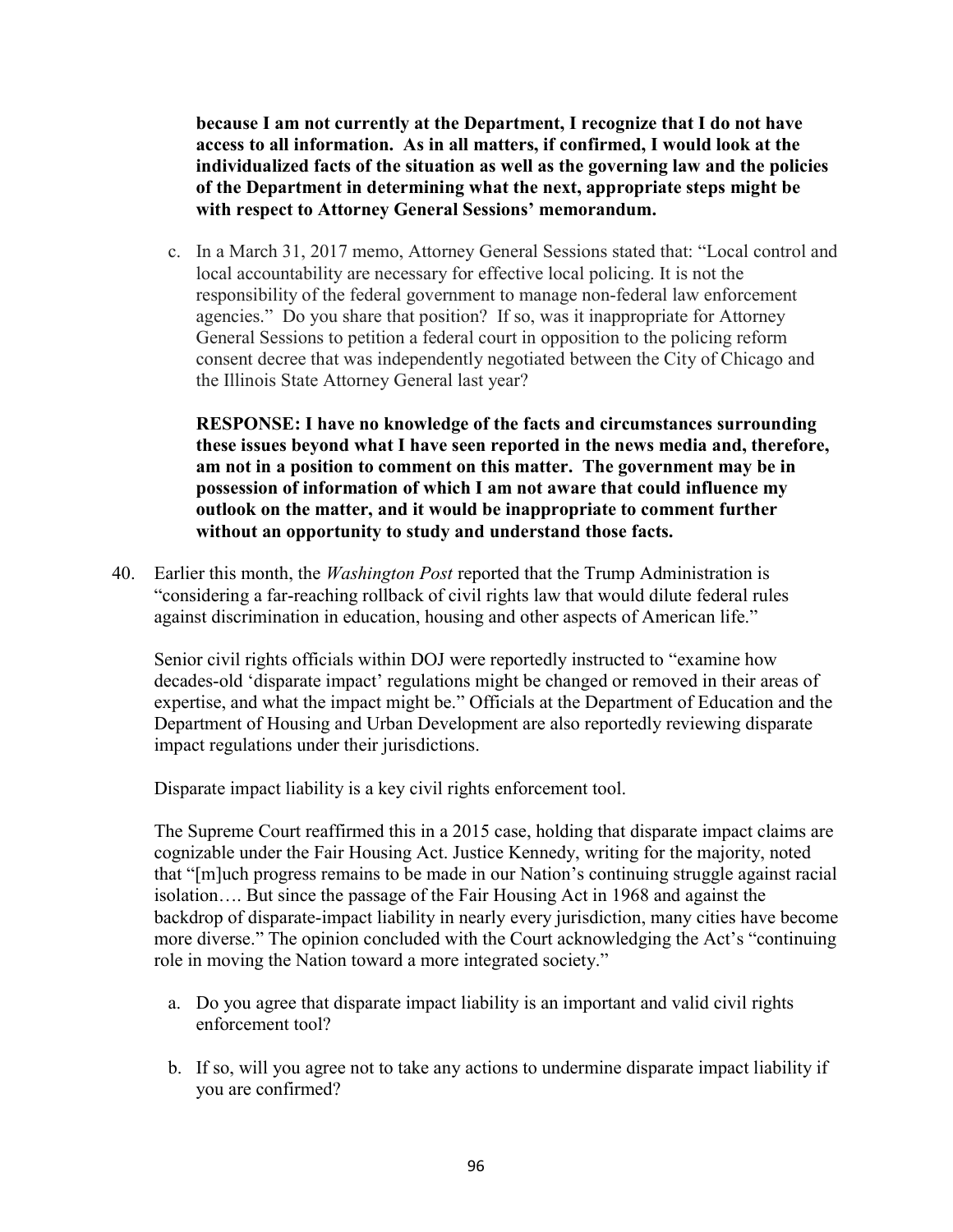RESPONSE: Beyond what I have seen reported publicly in the news media, I am not familiar with the facts and circumstances surrounding these issues. Therefore, I am not in a position to comment on the matter.

- 41. In your 1991 confirmation hearing, you said "discrimination is abhorrent and strikes at the very nature and fiber of what this country stands for." You also said "I intend to be vigilant in watching for discrimination, and I intend to be aggressive in rooting it out and enforcing the laws against it wherever it is detected."
	- a. Do you stand by that pledge today?

## RESPONSE: Yes. As I did then, I pledge to remain vigilant in looking for discrimination and to enforce vigorously federal laws against discrimination.

b. Does your pledge include discrimination against LGBTQ Americans?

## RESPONSE: If confirmed, I will enforce federal anti-discrimination laws for all Americans, including LGBTQ Americans.

c. Do LGBTQ Americans face discrimination today?

## RESPONSE: Yes. LGBTQ Americans, like many in America, face discrimination.

d. Do you believe LGBTQ Americans have protections against discrimination under federal law?

RESPONSE: It is my understanding that certain federal laws expressly provide LGBTQ Americans with protections against discrimination, such as in the Shepard-Byrd Hate Crimes Prevention Act. I also understand that the issue whether other federal laws, such as Title VII, provide such protections is subject to ongoing litigation.

e. If so, in your opinion, what is the scope of federal protections for LGBTQ Americans?

### RESPONSE: Please see my response to Question 41(d) above.

f. Do you agree that an individual cannot choose or change their sexual orientation, any more than an individual can choose or change their race or national origin?

### RESPONSE: I have no basis to reach a conclusion regarding that issue.

42. In recent years, you have made troubling statements in opposition to efforts to combat LGBTQ discrimination. For example, in November 2018, you wrote a joint op-ed with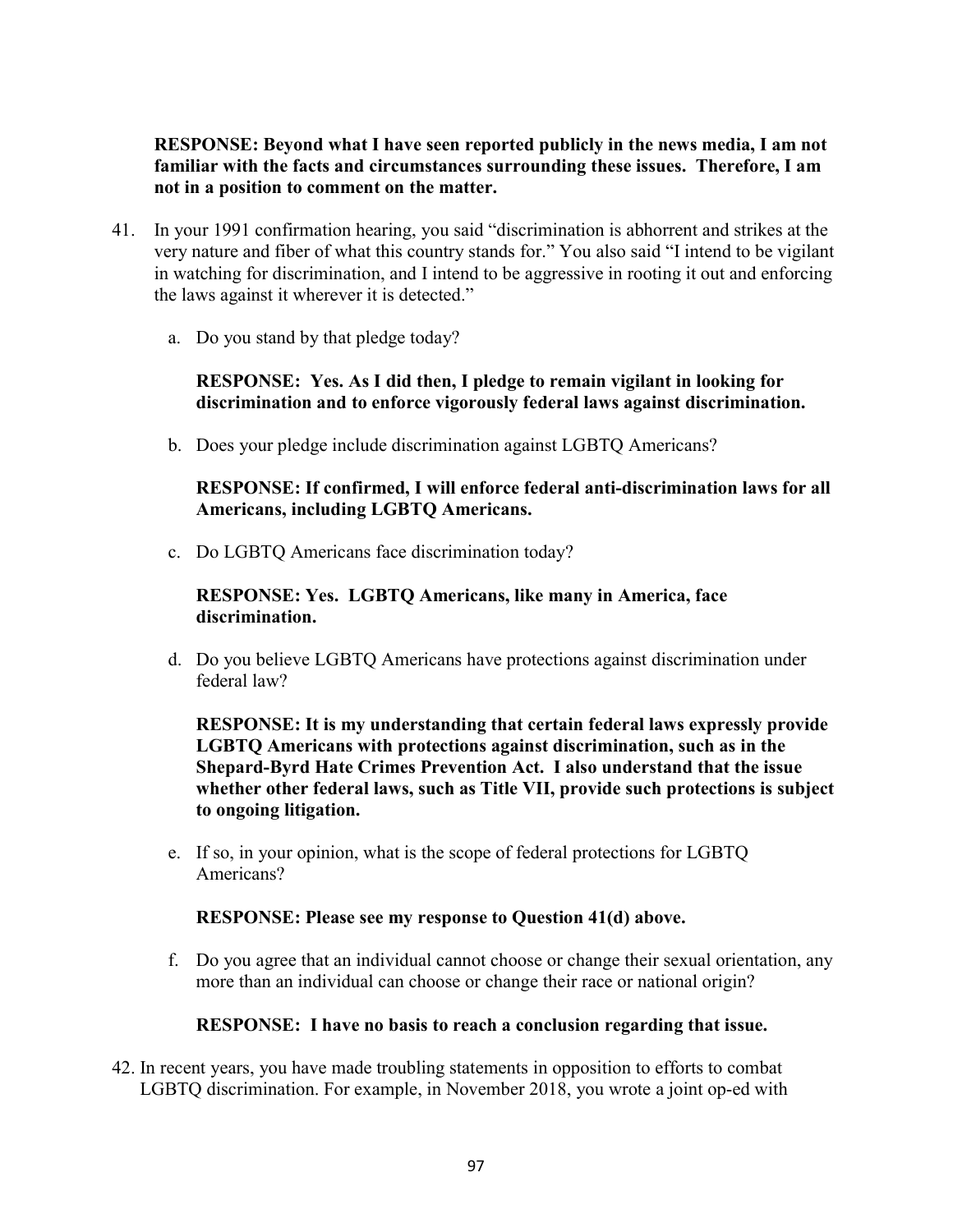former Attorneys General Ed Meese and Michael Mukasey "saluting" former Attorney General Sessions. You specifically praised Sessions for changing DOJ's litigation position to argue that transgender people are not protected by Title VII's prohibition on sex-based discrimination in the workplace. You suggested that this reversal "help[ed] restore the rule of law." Further, in a 2007 panel discussion, you criticized the Supreme Court's decision in Lawrence v. Texas, stating that "the striking down of the anti-sodomy laws in Texas on the grounds that 'liberty' entails some right to engage in sodomy and therefore the state's ability to regulate that… [threw] out hundreds of years of understanding about the ability of local and state governments to engage in 'moral' legislation."

Do you stand by those statements today?

RESPONSE: Respectfully, my November 2018 op-ed did not oppose "efforts to combat LGBTQ discrimination." I understand that the question of whether Title VII's prohibition on sex-based discrimination in the workplace covers gender identity is currently pending in litigation, and the Department's position is that it does not. Of course, the scope of Title VII and the question whether transgender individuals should be protected from workplace discrimination as a matter of policy are two different issues. With respect to Lawrence v. Texas, it remains my belief that the decision led to the invalidation of certain laws, some of which had been on the books for many years.

43. When former Attorney General Sessions came before this Committee for an oversight hearing in October 2017, I asked him about his recently-issued guidance to all administrative agencies and executive departments on religious liberty issues. You praised this guidance in your November 2018 joint op-ed.

However, the guidance has received significant criticism, particularly in relation to its impact on the rights of LGBTQ Americans. The Human Rights Campaign had this to say about the guidance:

"A preliminary analysis of the Trump-Pence administration's license to discriminate indicates that LGBTQ people and women will be at risk in some of the following ways:

- A Social Security Administration employee could refuse to accept or process spousal or survivor benefits paperwork for a surviving same-sex spouse;
- A federal contractor could refuse to provide services to LGBTQ people, including in emergencies, without risk of losing federal contracts;
- Organizations that had previously been prohibited from requiring all of their employees from following the tenets of the organization's faith could now possibly discriminate against LGBTQ people in the provision of benefits and overall employment status; [and]
- Agencies receiving federal funding, and even their individual staff members, could refuse to provide services to LGBTQ children in crisis, or to place adoptive or foster children with a same-sex couple or transgender couple simply because of who they are."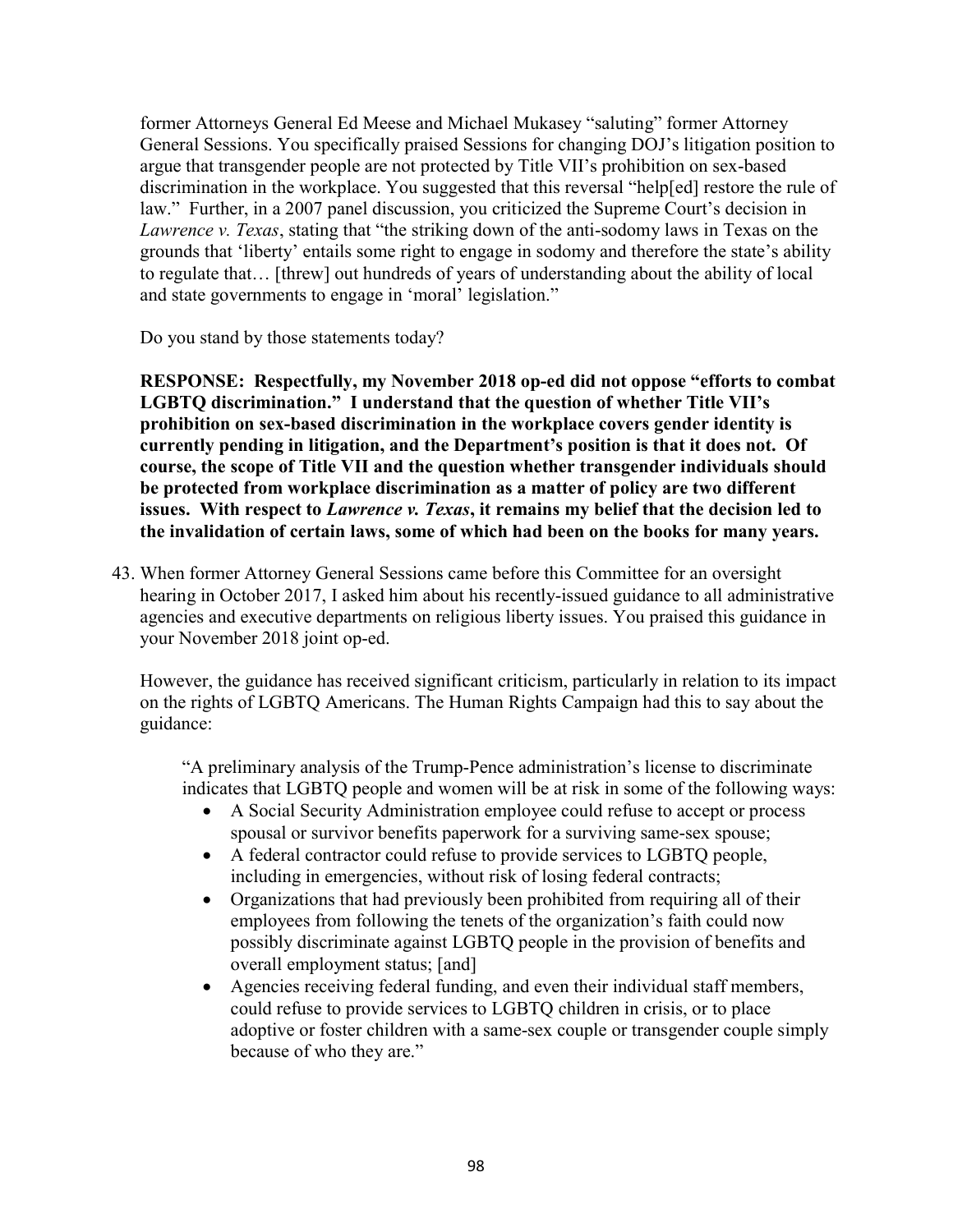I asked then-Attorney General Sessions for his response to this analysis. He said he would get back to me, but he never did.

Do you believe that under this guidance, it is acceptable for a Federal government employee to cite their religious beliefs in refusing to serve or assist a same-sex couple?

RESPONSE: While I was not present in the Department of Justice for the events you describe, it is my understanding that the Department of Justice's guidance on "Federal Law Protections for Religious Liberty" does not address that question. The guidance merely describes existing law. It does not—and could not—change the law. And it certainly does not abrogate existing antidiscrimination laws.

44. In an April 1995 news report following the Oklahoma City bombing, you discussed the Bush administration's work countering domestic right-wing groups. You said "[w]e were concerned about extreme rightwing groups in the country, but the surveillance and investigation of these groups was not as thorough as it should have been because of domestic restrictions."

Right-wing extremism remains a significant threat today. To name just two recent examples, we've seen alleged fatal attacks by right-wing extremists in Charlottesville, Virginia and at the Pittsburgh Tree of Life Synagogue. A recent analysis by the Washington Post found the following: "Of 263 incidents of domestic terrorism between 2010 and the end of 2017, a third—92 —were committed by right-wing attackers."

a. Do you agree that "extreme right-wing groups," to use your words, remain a significant domestic terrorism threat today?

RESPONSE: Yes. Although I am not familiar with the Washington Post's analysis, I believe that extremist ideological groups, including right-wing groups, remain a significant domestic terrorism threat.

b. If confirmed, what steps will you take to combat this threat?

RESPONSE: If confirmed, I will vigorously support efforts to investigate domestic terrorism and hold any and all perpetrators accountable. I do not, however, want to prejudge or otherwise influence any outcomes by commenting directly on any of the Department's ongoing investigations.

c. Do you agree with President Trump's statement that "You also had some very fine people on both sides" of the white supremacist demonstrations in Charlottesville?

## RESPONSE: I am not in a position to speak for the President or speculate on what he was conveying.

d. Will you pledge to ensure that the Department of Justice directs sufficient resources to combat domestic terrorism?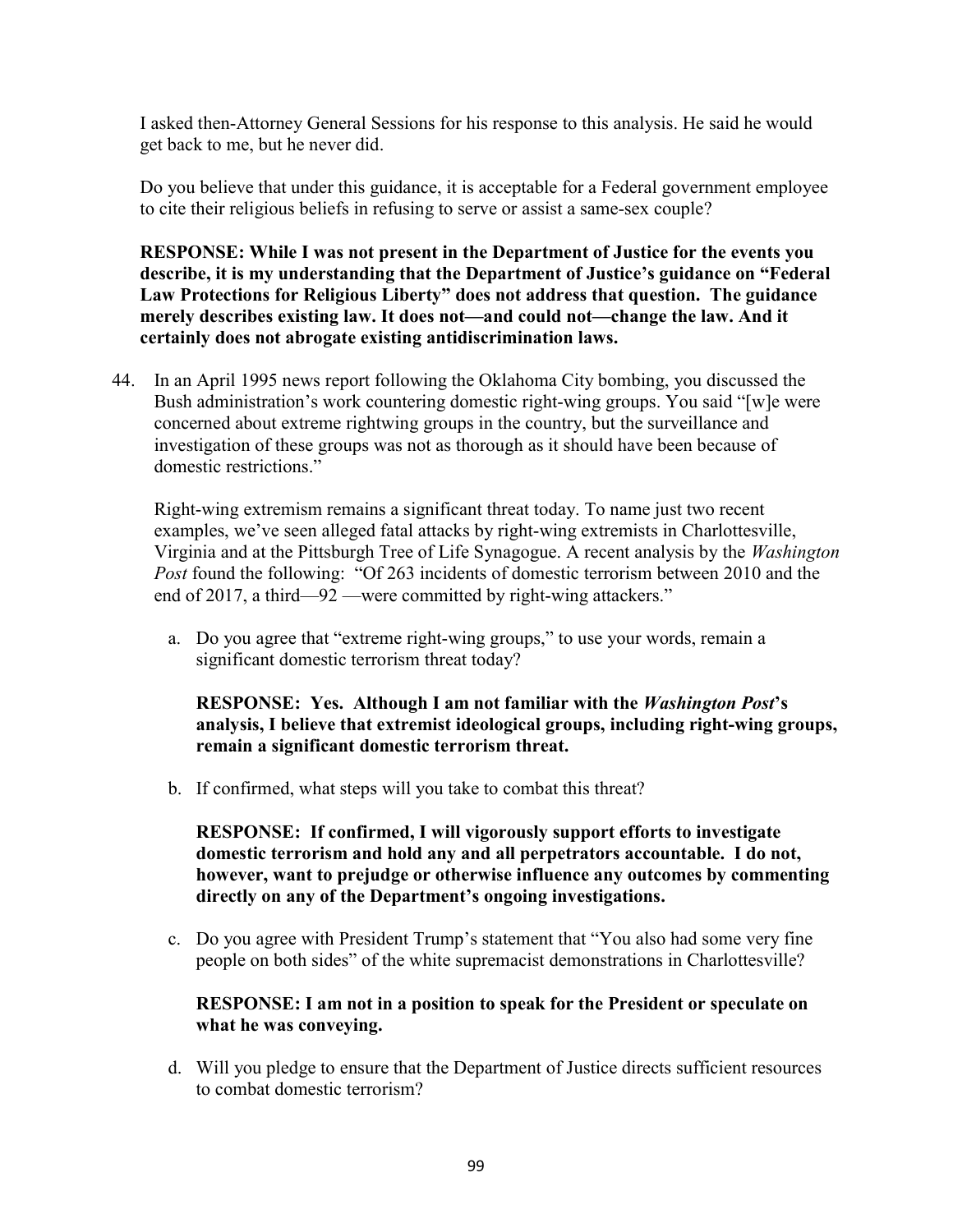RESPONSE: I am not familiar with the Department's current budget and related funding requests. If confirmed, I will review the Department's resource allocations, needs, and funding proposals. I believe that the Department should focus its resources generally on the most serious criminal activity, including domestic terrorism that threatens our national security and public safety.

e. Will you also commit to ensuring that the Department of Justice provides regular briefings to this Committee on the Department's efforts to combat domestic terrorism?

RESPONSE: I appreciate the Committee's desire for information related to the Department's efforts to combat domestic terrorism. If confirmed, I will be pleased to work with Congress through the Department's Office of Legislative Affairs to keep the Committee appropriately informed of the Department's efforts in this area, consistent with the Department's law enforcement, national security, and litigation responsibilities.

45. In 2017, I introduced the Domestic Terrorism Prevention Act. This legislation would enhance the federal government's efforts to prevent domestic terrorism by requiring federal law enforcement agencies to regularly assess those threats and provide training and resources to assist state, local, and tribal law enforcement in addressing these threats.

Would you commit, if you are confirmed, to review this legislation and give us your feedback on it?

RESPONSE: I am not familiar with the details of the legislation. If confirmed, I can commit to working with Committee regarding legislation that supports the Department's mission and priorities.

46. During your tenure as Attorney General, you oversaw the publication of the Justice Department's annual reports. The 1992 report emphasized the Department's "efforts to assure minorities a fair opportunity to elect candidates of their choice to public office through its administrative review of voting changes under Section 5 of the Voting Rights Act, as well as through litigation."

The 1992 report also specifically noted that "[t]he Attorney General interposed Section 5 objections to 16 statewide redistricting plans," including in Alabama, Georgia, and North Carolina.

Unfortunately, in 2013, a divided Supreme Court voted 5-4 in Shelby County v. Holder to gut the Voting Rights Act. The Court struck down the formula that determined which jurisdictions were subject to Section 5 preclearance.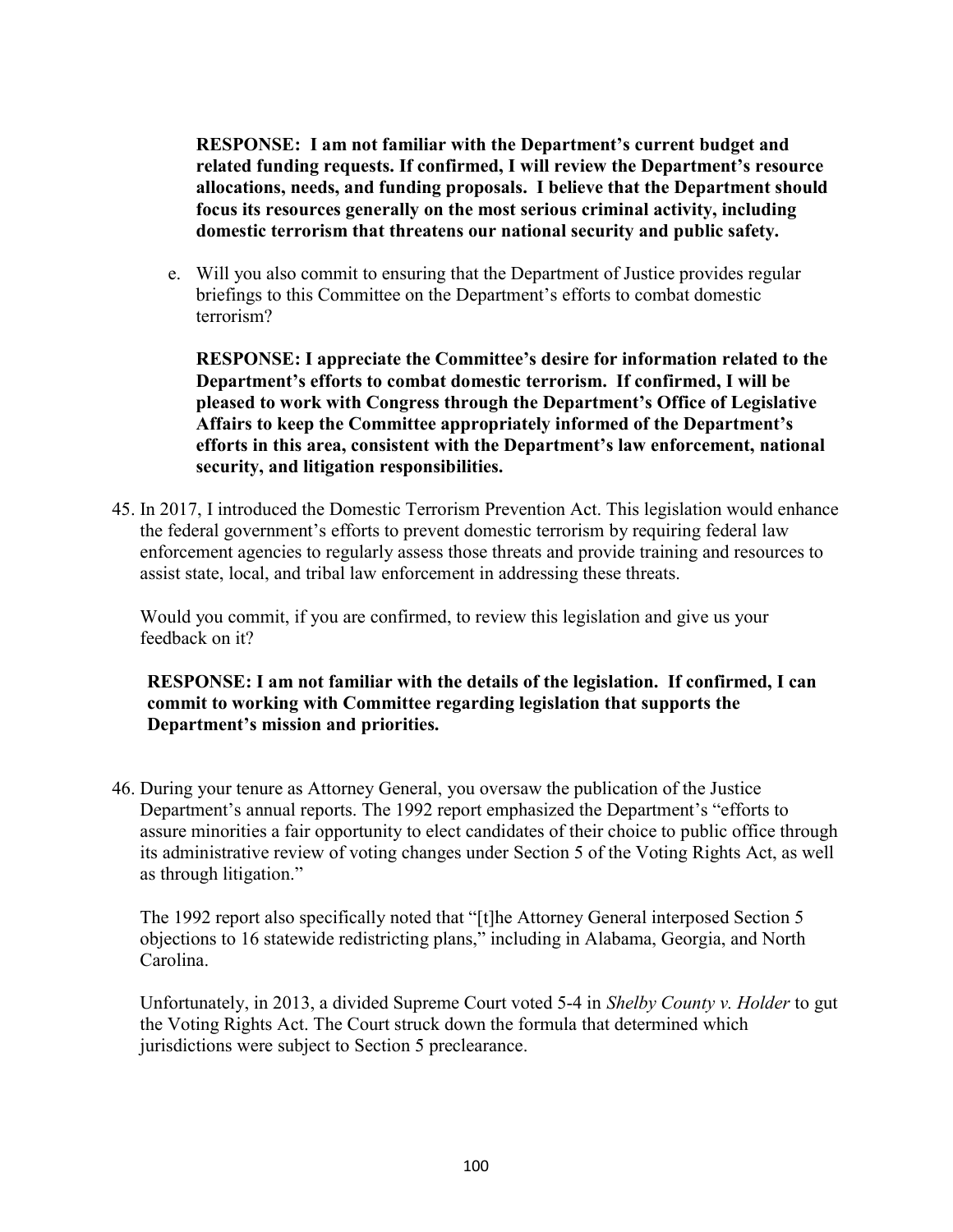a. In your experience as Attorney General, did you find Section 5 preclearance to be an effective tool to combat voter suppression efforts?

RESPONSE: As Attorney General, I was committed to protecting and upholding the civil rights and voting rights of all Americans. If confirmed, I will bring that same commitment to the Department of Justice. During my time as Attorney General, I interposed Section 5 objections where those objections were valid based on the facts of the particular case and the governing law. As Congress and the Supreme Court had determined, Section 5 was an appropriate tool to protect voting rights based on the facts and circumstances at that time.

b. In light of your experience, what was your reaction to the Shelby County decision?

RESPONSE: I understand that the Shelby County decision rested on the Supreme Court's determination that Congress had relied upon outdated findings to justify the reauthorization of Section 5 in 2006, which was thirteen years after my tenure as Attorney General concluded. The Department of Justice is bound to enforce the laws that Congress enacts, subject to the authoritative interpretations of the Supreme Court. If confirmed, I am committed to protecting and upholding the civil rights and voting rights of all Americans.

c. What role do you believe that the Voting Section of the Civil Rights Division should play in enforcing federal voting laws?

RESPONSE: If confirmed, I will be committed to protecting and upholding the civil rights and voting rights of all Americans. It is my understanding that the Voting Section of the Civil Rights Division bears primary responsibility for the Department's enforcement of federal laws that protect the right to vote.

d. If confirmed, will you commit to ensuring that the Voting Section of the Civil Rights Division will be more aggressive in pursuing Section 2 cases against states and localities engaging in voter suppression efforts?

RESPONSE: If confirmed, I will be committed to protecting and upholding the civil rights and voting rights of all Americans. As with all matters, any decisions regarding whether to bring Section 2 enforcement actions will be based on a thorough analysis of the facts and the governing law.

- 47. In the lead-up to the 2018 midterm election, we saw a number of significant voter suppression efforts across the country:
	- Several states engaged in significant voter purges—a problematic method of cleaning up voter registration rolls that often deletes legitimate registrations, preventing voters from casting their ballots on Election Day. For example, in Georgia, on a single day in July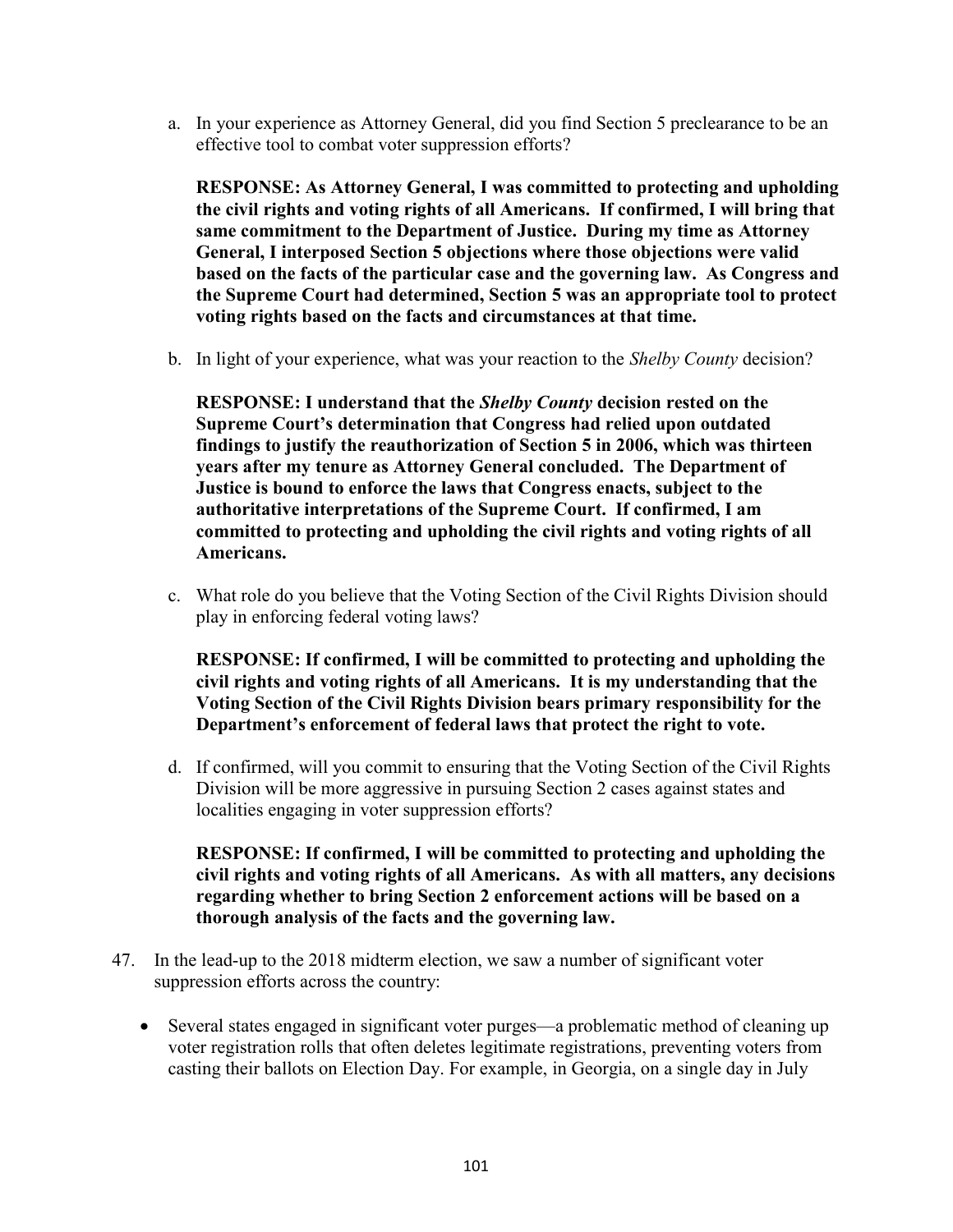2017, more than a half million people were purged from the voter rolls—which totaled eight percent of Georgia's registered voters.

- Georgia also employed a controversial "exact match" system, which required names on voter registration records to exactly match voters' names in the state system—so if you filled out one form as "Tom" and another as "Thomas," your registration would be blocked. This led to 53,000 "pending" registrations being held up in the weeks before the election; nearly 70 percent of these registrations were for African-American voters.
- In North Dakota, a strict new voter ID law went into effect that required voters to present an ID with their residential street address. It was clear that the law would have a disproportionate impact on Native American communities, in which many community members do not have street addresses. It was estimated that 5,000 Native American voters would need to obtain qualifying identification before Election Day.
- Voters across the country also saw reduced access to voting after state and local governments shuttered polling locations and curtailed early voting opportunities. In Florida, election officials were ordered to block early voting at the state's college and university campuses. And since the Supreme Court's 2013 ruling in Shelby County v. Holder to gut the Voting Rights Act, almost 1,000 polling locations across the country have been closed—many of them in predominantly minority communities.
	- a. Do you agree that these are examples of voter suppression?
		- i. If so, what steps would you take as Attorney General to address similar voter suppression efforts in the future?

RESPONSE: I have no knowledge of the facts and circumstances surrounding these instances beyond what I have seen reported in the news media. Therefore, I am not in a position to comment on these instances. If confirmed, I am firmly committed to protecting and upholding the civil rights and voting rights of all Americans.

ii. If not, what do you consider to be an incident of voter suppression?

RESPONSE: I cannot comment on a hypothetical question. If confirmed, I am firmly committed to protecting and upholding the civil rights and voting rights of all Americans. As with all matters, any decisions regarding whether to bring Section 2 enforcement actions will be based on a thorough analysis of the facts and the governing law.

b. Do you think voter fraud is a problem that justifies these types of restrictive voting measures?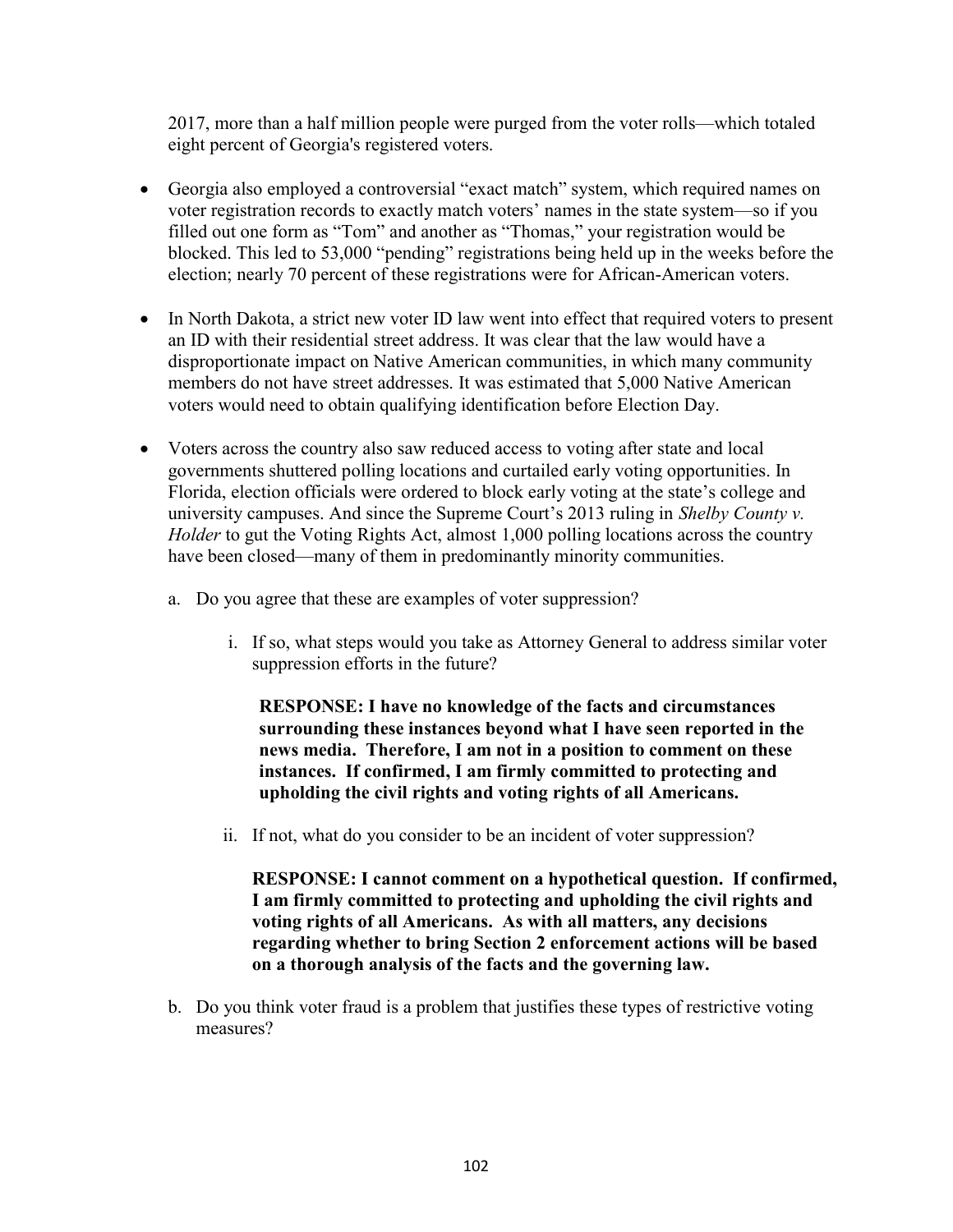RESPONSE: I have not studied the issue and therefore have no basis to reach a conclusion regarding it. If confirmed, I am firmly committed to protecting and upholding the civil rights and voting rights of all Americans.

c. Do you agree with President Trump's claims that 3-5 million people illegally voted in the 2016 election?

## RESPONSE: I have not studied this issue in detail. Therefore, I have no basis for reaching a conclusion on this issue.

48. Despite frequent claims from Republicans that voter fraud is a rampant problem that must be addressed through restrictive voter laws, the most salient recent example of alleged election fraud was perpetrated by a Republican in the 9th Congressional District of North Carolina. A Republican House candidate, Mark Harris, apparently employed contractors who collected absentee ballots from mostly African-American voters and either filled them out for Harris or discarded them if they supported Harris' opponent. The North Carolina State Board of Elections has refused to certify Harris' purported 900-vote victory, and a local prosecutor has confirmed that an investigation is underway.

Do you support a federal investigation into apparent election fraud in North Carolina's 9th District?

## RESPONSE: I have no knowledge of the facts and circumstances surrounding these issues beyond what I have seen reported in the news media. As a result, I am not in a position to comment on this matter.

49. In your 1991 confirmation hearing, you were asked your views on the right to privacy. You stated:

I believe that there is a right to privacy in the Constitution…I do not believe the right to privacy extends to abortion, so I think that my views are consistent with the views that have been taken by the Department since 1983, which is that Roe v. Wade was wrongly decided and should be overruled.

Do you stand by that statement today in light of the Court's subsequent decisions in Planned Parenthood v. Casey (1992) and Whole Women's Health v. Hellerstedt (2016), which each affirmed the right to abortion?

## RESPONSE: Roe v. Wade is an established precedent of the Supreme Court.

50. Attorney General Sessions tried to block federal Byrne-JAG violence prevention grant funds in an effort to try to force unrelated immigration policy reforms on cities and states. At least 5 district courts and the  $7<sup>th</sup>$  Circuit have held that the Justice department does not have the authority to impose unrelated grant conditions on programs like Byrne-JAG. However, Attorney General Sessions nonetheless refused to release these vital funds to cities like Chicago, which hurts the fight against deadly gun violence.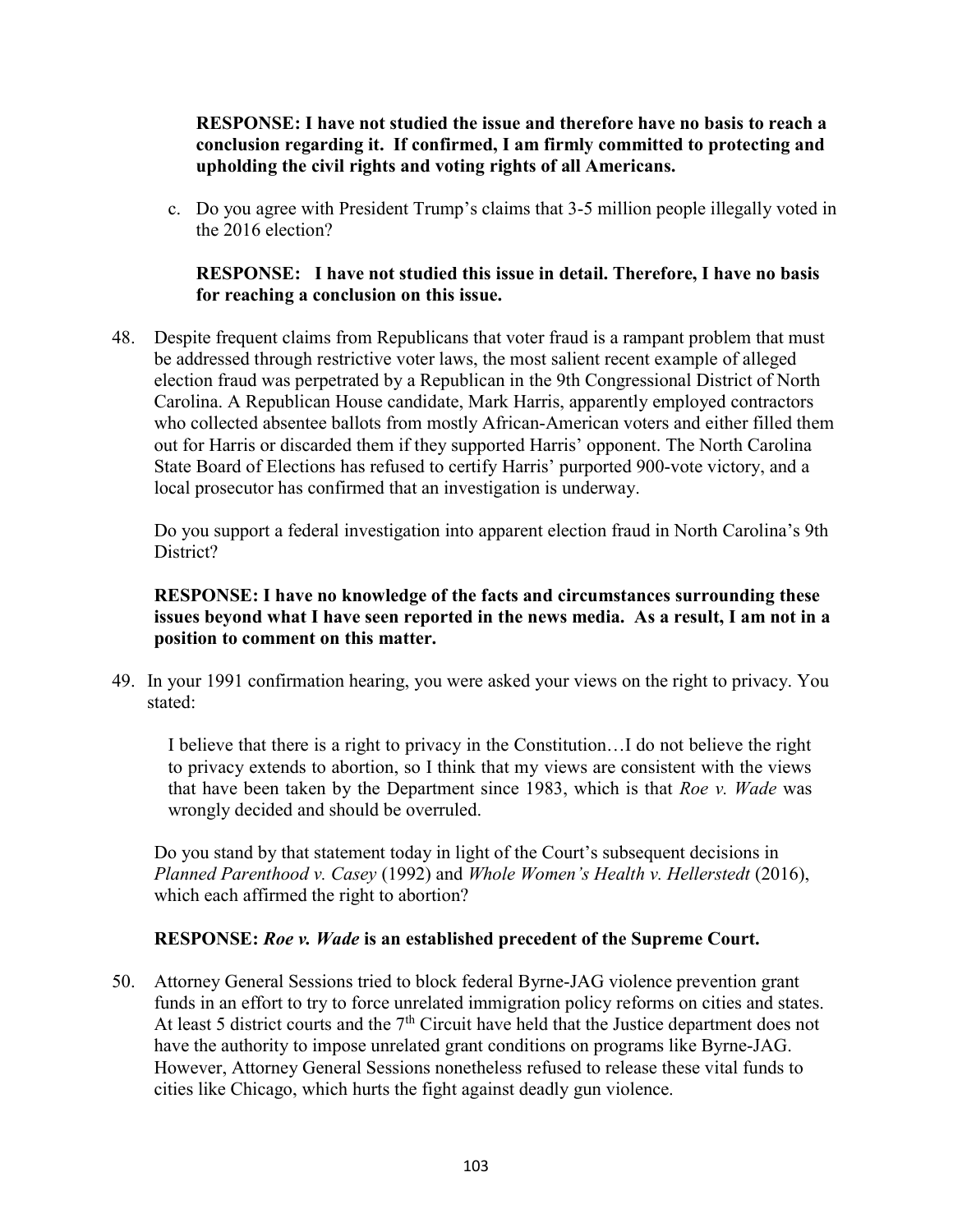I don't think the Byrne-JAG program should be used as a political football in the immigration debate. Byrne-JAG is a formula grant program that was designed by Congress to give state and local jurisdictions flexibility to address their public safety needs. Ironically, the Byrne-JAG program was named for a New York City police officer who heroically gave his life to protect an immigrant witness who was cooperating with law enforcement.

Will you commit that if you are confirmed you will stop DOJ's withholding of Byrne-JAG funds to state and local communities as part of an effort to force immigration policy reforms?

RESPONSE: I am generally aware that the Department has sought to require law enforcement grant recipients to provide cooperation with federal authorities with respect to criminal aliens in their custody. As a general matter, I believe that, where authority exists to do so, this is a common sense requirement that should be continued. I am not familiar with the specifics of any withholding of Byrne-JAG grant funds. But, if confirmed, I would expect to use lawful tools available to the Department to ensure that all jurisdictions provide the level of cooperation required by law.

- 51. In a June 5, 2005 hearing before the Senate Judiciary Committee, you said regarding the Bush Administration's detention policy: "Rarely have I seen a controversy that has less substance behind it. Frankly, I think the various criticisms that have been leveled at the administration's detention policies are totally without foundation and unjustified." In July 2005, you sat on a panel entitled "Civil Liberties and Security" hosted by the 9/11 Public Disclosure Project and said that "under the laws of war, absent a treaty, there is nothing wrong with coercive interrogation, applying pain, discomfort, and other things to make people talk, so long as it doesn't cross the line and involve the gratuitous barbarity involved in torture."
	- a. Do you reject the reasoning of the OLC "torture memo," which claimed that the torture statute unconstitutionally infringed on the President's authority as Commander-in-Chief and was subsequently rescinded by the Bush Administration Justice Department?

RESPONSE: That opinion was written prior to the passage of section 1045 of the National Defense Authorization Act for Fiscal Year 2016. That statute clarifies that no individual in U.S. custody may be subjected to any interrogation technique that is not authorized or listed in the Army Field Manual, and it prohibits the Army Field Manual from including techniques involving the use or threat of force. Any future questions on the issue would have to address that statutory provision, as well as any related constitutional issues.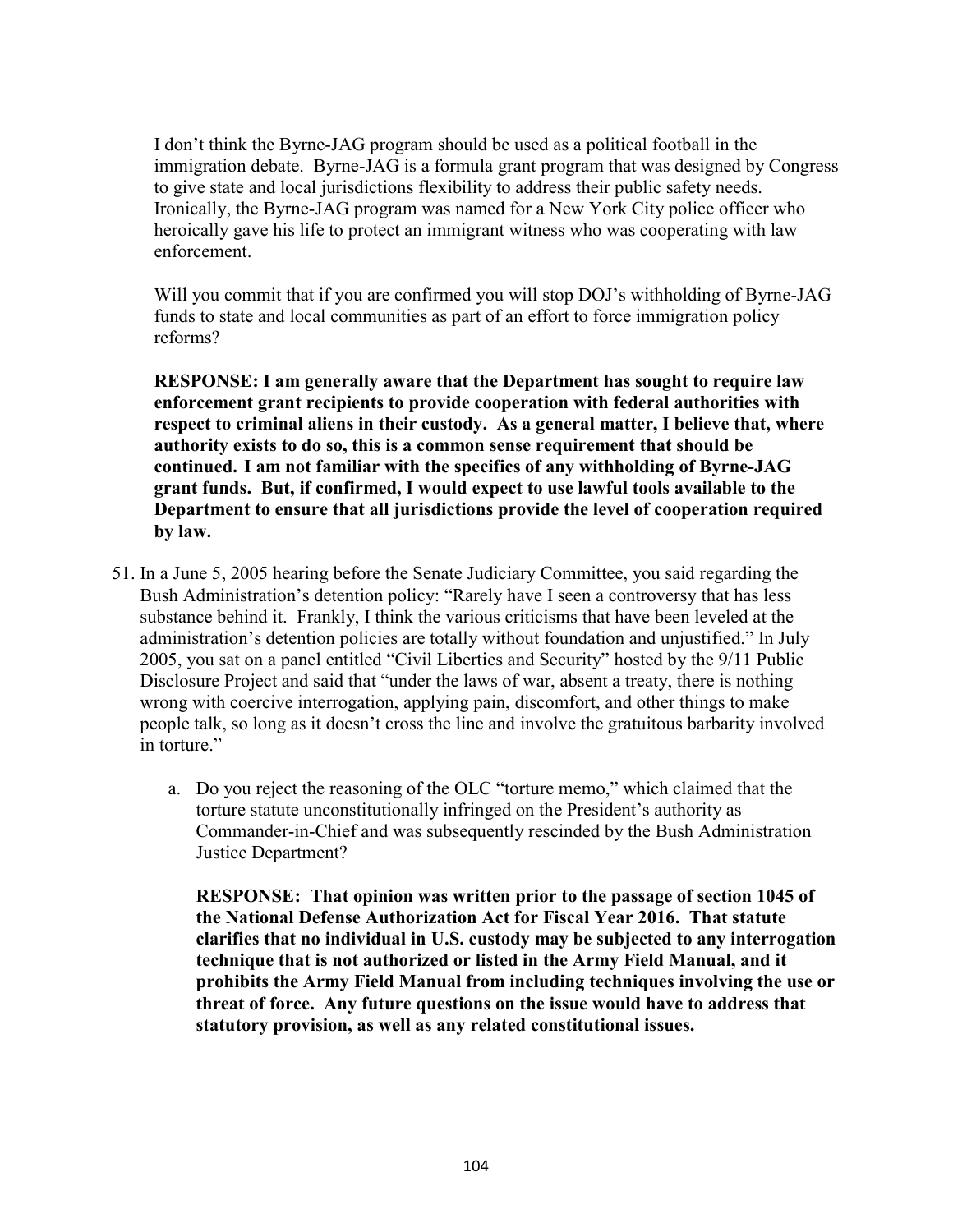b. Do you acknowledge that the McCain Detainee Treatment Act, which passed the Senate with 90 votes in 2005 and which outlawed cruel, inhuman and degrading treatment, is constitutional? Do you pledge to abide by it?

## RESPONSE: Yes.

c. Is waterboarding torture?

RESPONSE: Regardless of the label, section 1045 of the National Defense Authorization Act for Fiscal Year 2016 prohibits the use of waterboarding on any person in U.S. custody. That statute clarifies that no individual in U.S. custody may be subjected to any interrogation technique that is not authorized or listed in the Army Field Manual, and it prohibits the Army Field Manual from including techniques involving the use or threat of force.

d. Can terrorists be successfully prosecuted and incarcerated in our domestic criminal justice system?

## RESPONSE: The Department of Justice can, and routinely does, successfully prosecute and incarcerate terrorists in our domestic criminal justice system.

- 52. Under Attorney General Sessions, the Justice Department changed its previous litigation position and decided to stop defending the constitutionality of the Affordable Care Act in court, instead arguing that the ACA's protections for people with pre-existing conditions should be invalidated. Two career DOJ attorneys withdrew from the case rather than sign DOJ's brief, and one of these attorneys resigned.
	- a. Was it appropriate for the Justice Department to change its previous litigation position and decline to continue defending the constitutionality of the Affordable Care Act?
	- b. Did you agree with that decision?
	- c. Will you review the Department's decision if you are confirmed?
	- d. You have previously argued in an amicus brief that the Affordable Care Act is unconstitutional. Do you still hold that view?

RESPONSE: Because I am not currently at the Department, I am not familiar with the specifics of the decision you reference, and I am not in a position to comment on it. As I stated at my hearing, if confirmed I will review the Department's position in this case. With regard to my prior amicus work, the Supreme Court upheld the constitutionality of the Affordable Care Act in NFIB v. Sebelius. If confirmed, the positions that the Department advances on behalf of the United States would not be based on my personal views, but on the law.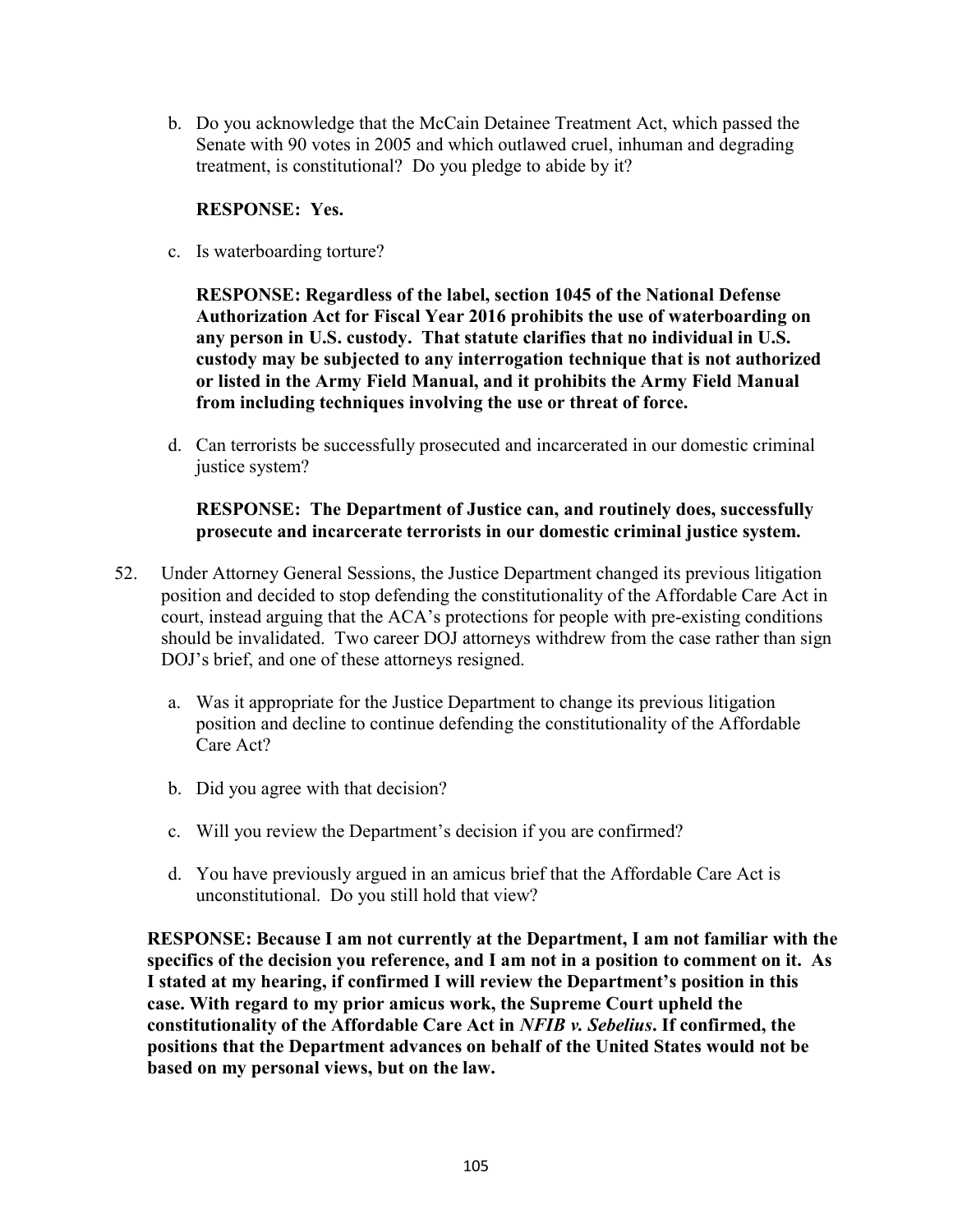53. You have described Attorney General Sessions as "an outstanding attorney general" in your November 2018 Washington Post op-ed. Please identify any actions or policies that Attorney General Sessions implemented during his tenure that you think were misguided and that should be revisited by the next Attorney General.

RESPONSE: I am not aware of any specific decisions from the prior Attorney General's tenure that I am currently in a position to characterize as misguided. The Department of Justice may be in possession of information of which I am not aware that could influence my outlook on the matter. I would hesitate to comment further without an opportunity to study and understand those facts.

- 54. In order to reduce the number of shootings in Chicago, we must address the flow of illicitlytrafficked guns from out-of-state into the city.
	- a. Will you commit that, if you are confirmed, you will make it a priority of the Department of Justice to investigate and prosecute those who are selling guns that supply Chicago's criminal gun market?

RESPONSE: I believe that the Department should focus its resources on the most serious criminal activity, including violent offenders who threaten public safety and those who illegally supply them with firearms. If confirmed, I intend to continue focusing Department resources on reducing violent crime, particularly in communities like Chicago that are facing unacceptable levels of firearms violence.

b. If you are confirmed, what steps will you take to ensure that cases involving straw purchasing, gun trafficking, and dealing in firearms without a license are prosecuted?

RESPONSE: If confirmed, I expect to continue to pursue violent crime reduction as a top priority for the Department, and would expect federal prosecutors to target their efforts against those driving the violence in their communities - including persons who unlawfully arm criminals and others who cannot lawfully possess firearms.

c. Will the Department of Justice's budget requests support additional resources, specifically for ATF, to enforce these laws?

RESPONSE: If confirmed, I look forward to reviewing the Department's resource allocations, needs, and funding proposals to ensure that ATF and the Department's other law enforcement components have the resources necessary to effectively combat violent crime, including gun-related violent crime.

d. If confirmed as Attorney General, would you take steps to enable and encourage all state and local law enforcement agencies to use eTrace and NIBIN for all guns and ammunition casings recovered in crimes?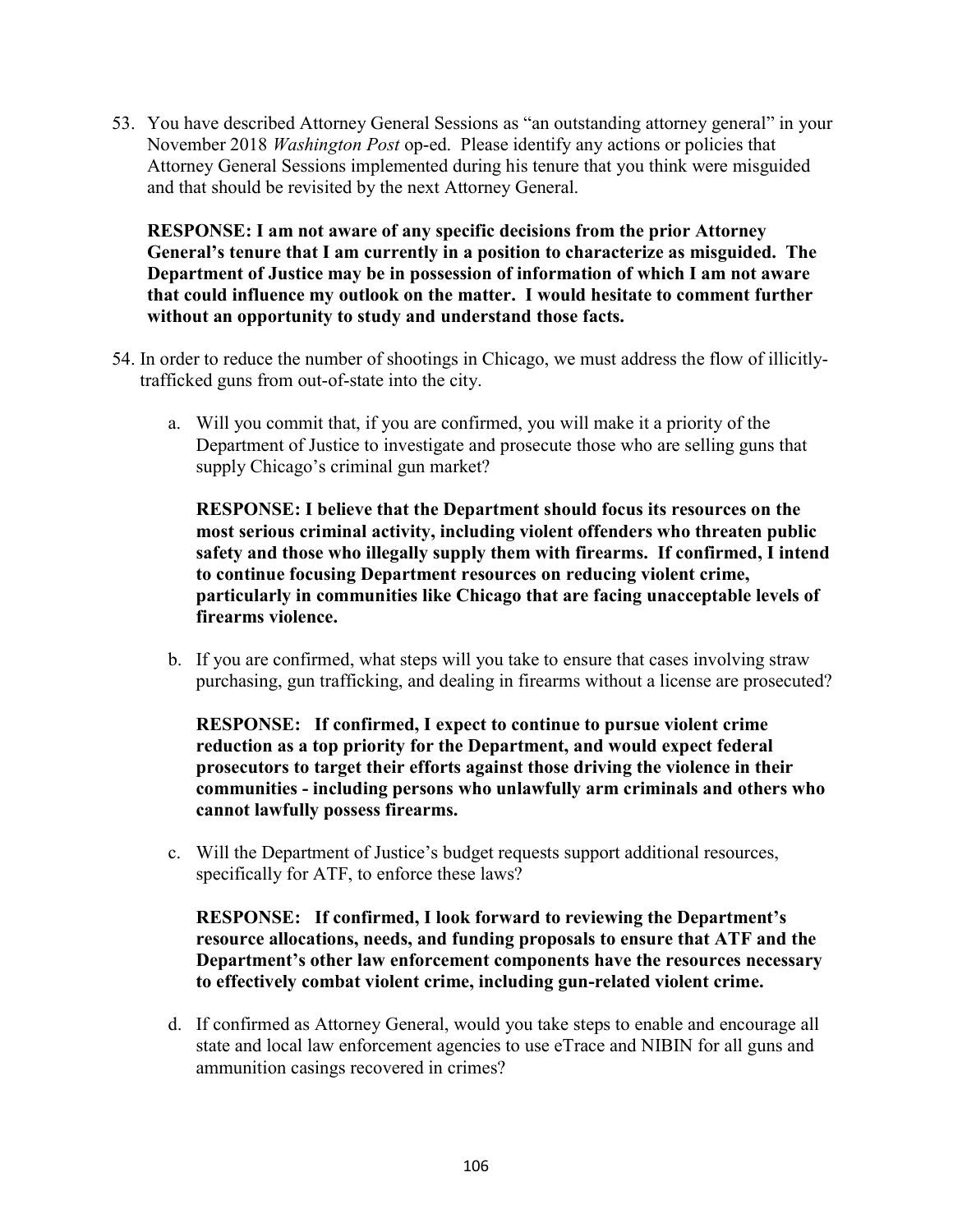## RESPONSE: If confirmed, I look forward to working with ATF to enhance local and state participation in these important programs.

55. There is an important program in the Justice Department's Office of Justice Programs called the John R. Justice Program. Named after the late former president of the National District Attorneys Association, the John R. Justice Program provides student loan repayment assistance to state and local prosecutors and public defenders across the nation

Congress created this program in 2008 and modeled it after a student loan program that DOJ runs for its own attorneys. The John R. Justice program helps state and local prosecutors and defenders pay down their student loans in exchange for a three-year commitment to their job. This is a very effective recruitment and retention tool for prosecutor and defender offices. And since DOJ is giving hundreds of millions of dollars in grants each year to state and local law enforcement, which generates more arrests and more criminal cases, it is critical that we help prosecutor and defender offices keep experienced attorneys on staff to handle these cases.

The John R. Justice Program has helped thousands of prosecutors and defenders across the country. But for the program to remain successful, the Department of Justice must remain committed to funding this program and to carefully administering it.

Will you commit to support this program during your tenure if you are confirmed?

## RESPONSE: If confirmed, I would seek to ensure that the Department effectively implements whatever programs Congress funds.

- 56. In your 1991 confirmation hearing you were asked by Senator Thurmond about the pace of filling judicial vacancies while you were Deputy Attorney General. You said "it is a long process because we have to make sure that we are putting people who have the proper character and integrity and competence on the bench, and that requires the FBI background check, it requires the ABA screening process, and that takes a lot of time."
	- a. Is it still your view that the ABA screening process is required to ensure that judicial nominees have the proper character, integrity and competence to serve on the bench?

## RESPONSE: At the time, it was the practice of the George H.W. Bush administration to submit nominees to the ABA screening process prenomination. I am not familiar with the current judicial-selection process, but I do not believe that it is required.

b. If so, will you commit to doing all in DOJ's power to ensure that the Committee has the benefit of the results of the ABA screening process before the Committee holds a hearing on a judicial nominee?

## RESPONSE: I am not familiar with the current judicial-selection process. If confirmed, I look forward to learning more about the current process.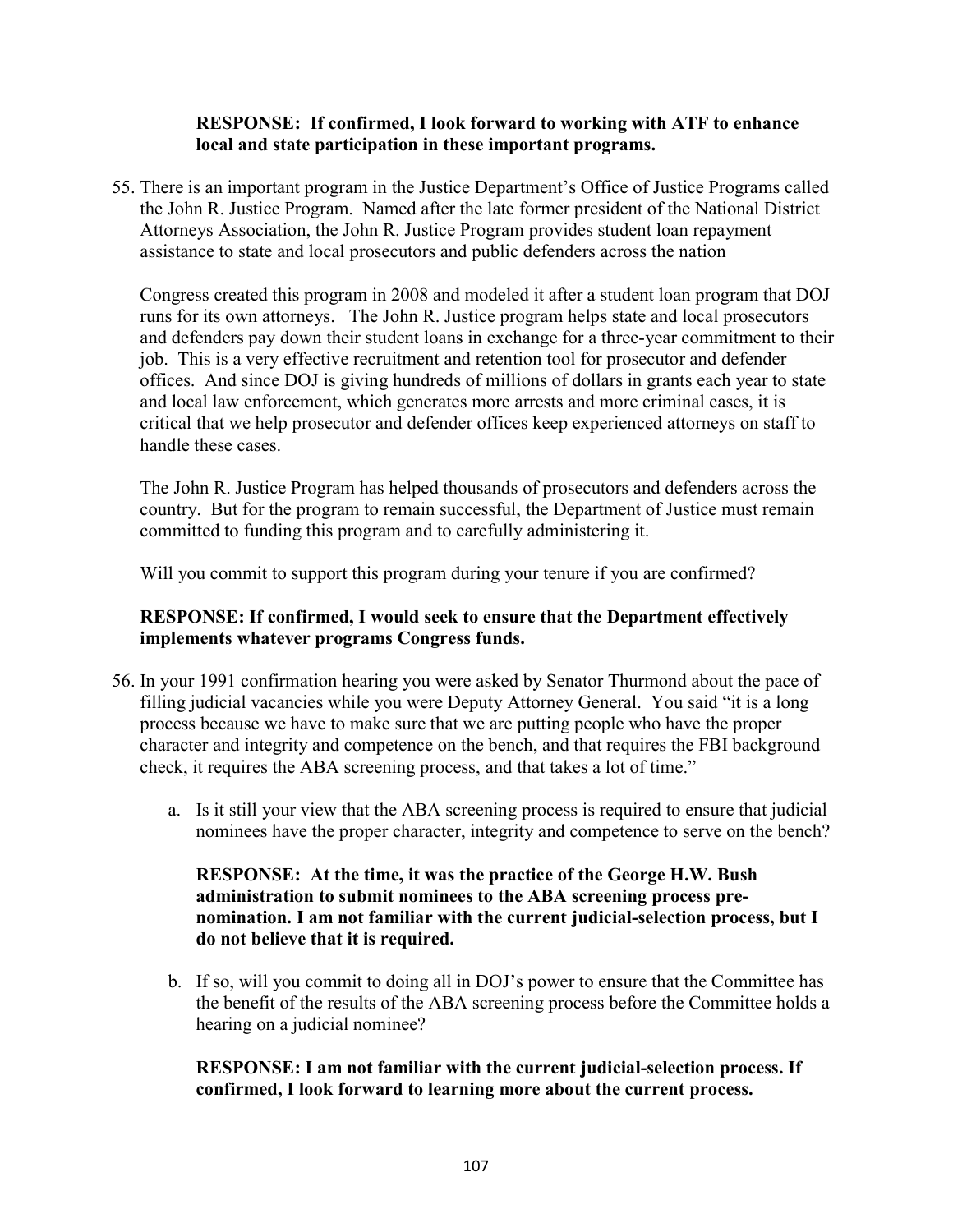57. Will you commit that, if you are confirmed, you will take steps to ensure that the FBI and the Department of Justice work together to improve hate crime reporting by state and local law enforcement?

RESPONSE: Accurate reporting of data regarding crime is vital to law enforcement. I understand from publicly available information that the Department has recently launched a new website and held a roundtable discussion with state and local law enforcement leaders aimed at improving the identification and reporting of hate crimes. If confirmed, I will be committed to working with state and local law enforcement and to improving the reporting of crimes, including hate crimes.

58. When I was Chairman of the Subcommittee on the Constitution, Civil Rights, and Human Rights, I held two hearings on the human rights, fiscal, and public safety consequences of solitary confinement. Anyone who heard the chilling testimony of Anthony Graves and Damon Thibodeaux—exonerated inmates who each spent more than a decade in solitary confinement—knows that this is a critical human rights issue that we must address.

In light of the mounting evidence of the harmful—even dangerous—impacts of solitary confinement, states around the country have led the way in reassessing the practice. Some progress was made at the federal level as well; however, much of the progress has been erased during the Trump Administration, and there are currently more than 11,000 federal inmates in segregation.

- a. Do you believe that long-term solitary confinement can have a harmful impact on inmates?
- b. If you are confirmed, can you assure me that you will examine the evidence and work with BOP to make ensure that solitary confinement is not overused?

## RESPONSE: I have not had the opportunity to study this issue. If confirmed, I look forward to reviewing the issue, including the facts of the situation and existing law and policies. Because I am not currently at the Department, and I am not familiar with these facts, it would not be appropriate for me comment further.

59. When asked at your hearing about the Foreign Emoluments Clause to the Constitution, you said "I cannot even tell you what it says at this point."

The Foreign Emoluments Clause in Art. I, Section 9, Clause 8 of the Constitution states that "No Title of Nobility shall be granted by the United States; and no Person holding any Office of Profit or Trust under them, shall, without the Consent of the Congress, accept of any present, Emolument, Office, or Title, of any kind whatever, from any King, Prince, or foreign State."

The Foreign Emoluments Clause reflects a fundamental priority of the Founding Fathers as they designed our form of government. They were worried about foreign powers attempting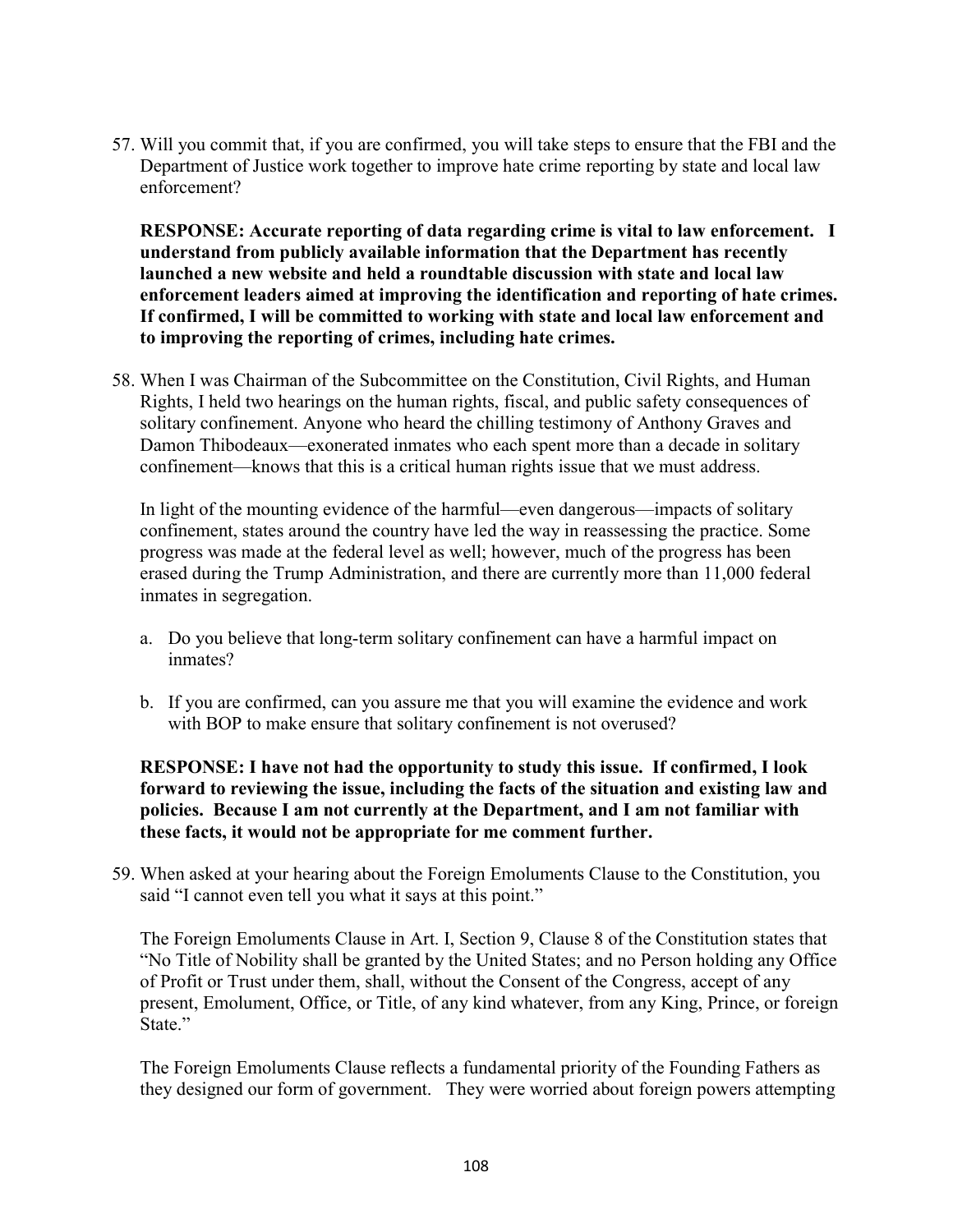to influence and corrupt the leadership of our nation, so the Constitution included safeguards against pressure from such powers, particularly the Foreign Emoluments Clause, which was adopted unanimously at the Constitutional Convention. As Delegate Edmund Randolph of the Continental Congress said during the ratification debates in Virginia, "[i]t was thought proper, in order to exclude corruption and foreign influence, to prohibit any one in office from receiving or holding any emoluments from foreign states."

a. Do you believe that all current provisions of the Constitution must be followed and enforced, including the Foreign Emoluments Clause?

## RESPONSE: I believe that all provisions of the Constitution should be followed and enforced, as appropriate. If confirmed, I will honor my oath to protect and defend the Constitution of the United States.

b. If you are confirmed as Attorney General, what steps will you take to ensure that the Foreign Emoluments Clause is followed and enforced?

RESPONSE: I have not studied the Emoluments Clause. My understanding is that the interpretation of the Emoluments Clause is currently the subject of active litigation in federal court. Because there is such ongoing litigation, it would not be appropriate for me to comment on what specific actions I would take on this issue if confirmed.

#### 60.

a. In an April 5, 2001 interview, conducted in connection with the preparation of an oral history of the presidency of George H.W. Bush, you called the qui tam provisions of the False Claims Act "an abomination and a violation of the Appointments Clause under the due powers of the President. . . ." At your hearing you said you no longer consider the False Claims Act an abomination. What changed your mind?

RESPONSE: The False Claims Act is an important tool used by the government to detect fraud and recover money. As stated at my hearing, if confirmed I will diligently enforce the False Claims Act. More generally, if confirmed, the positions that the Department advances on behalf of the United States would not be based on my personal views, but instead on the law and the best interests of the United States. The long-term interests of the United States with respect to the False Claims Act would be determined through, among other things, consultation with the Solicitor General, the Assistant Attorney General for the Civil Division, and other individuals within the Department, as well as with other relevant agencies within the federal government.

b. In 2000, the year before your April 5, 2001 interview, the Supreme Court made it clear in Vermont Agency of Natural Resources v. United States ex rel. Stevens--a decision authored by Justice Scalia--that *qui tam* relators have Article III standing to bring False Claims Act cases on behalf of the government. Do you think this case was wrongly decided?